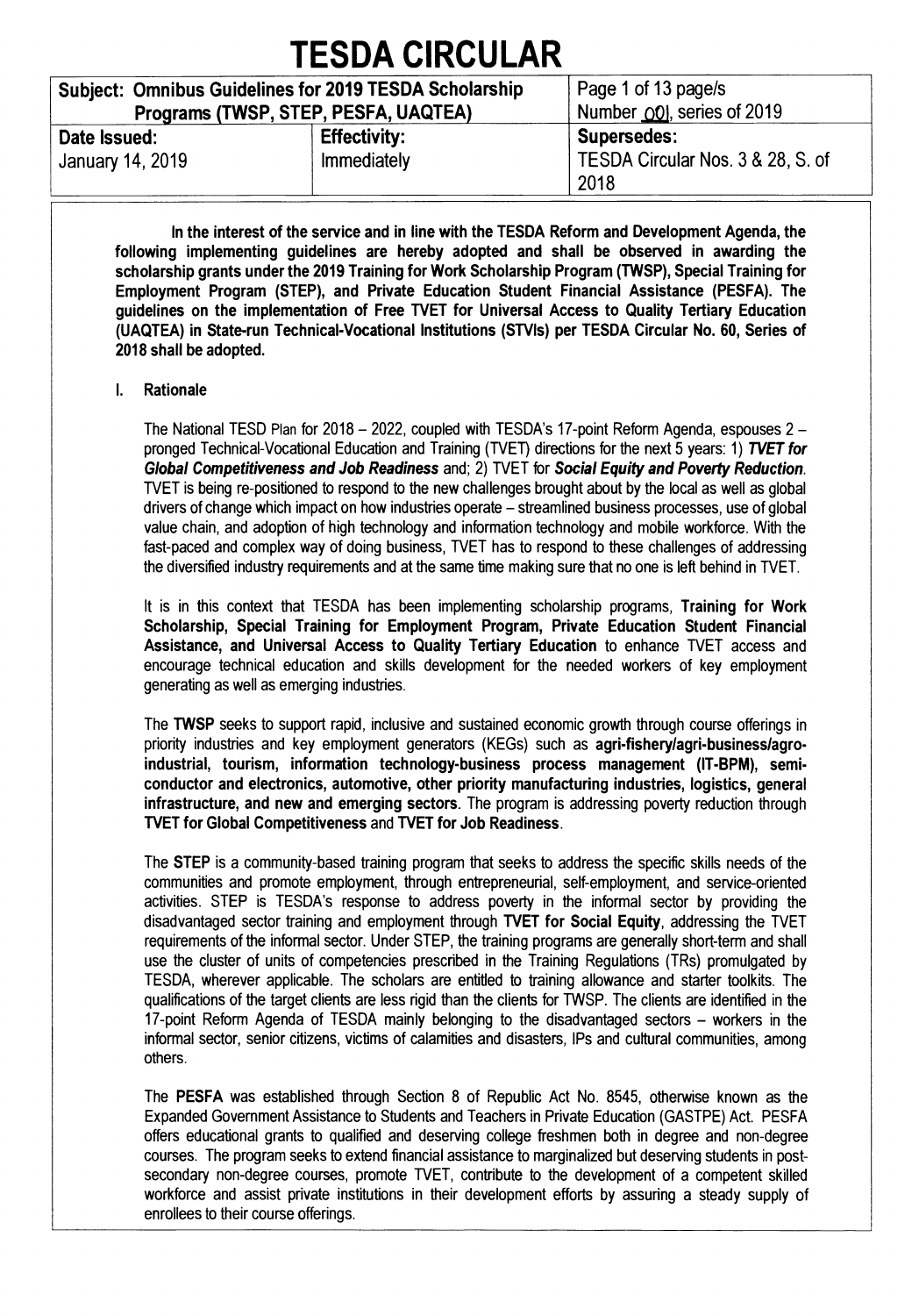|                                                                                                       | <b>TESDA CIRCULAR</b>              |                                                          |  |  |  |  |  |  |  |
|-------------------------------------------------------------------------------------------------------|------------------------------------|----------------------------------------------------------|--|--|--|--|--|--|--|
| <b>Subject: Omnibus Guidelines for 2019 TESDA Scholarship</b><br>Programs (TWSP, STEP, PESFA, UAQTEA) |                                    | Page 2 of 13 page/s<br>Number 00, series of 2019         |  |  |  |  |  |  |  |
| Date Issued:<br>January 14, 2019                                                                      | <b>Effectivity:</b><br>Immediately | Supersedes:<br>TESDA Circular Nos. 3 & 28, S. of<br>2018 |  |  |  |  |  |  |  |

**The PESFA directed the beneficiaries on the choices of careers to the critical skills requirements of indemand jobs in the labor market. It also allows for equity distribution of the opportunities made available through government subsidies.** 

**The Universal Access to Quality Tertiary Education (UAQTEA) was established through Republic Act No. 10931 providing for free tuition and other school fees in State Universities and Colleges (SUCs), Local Universities and Colleges (LUCs) and state-run Technical Vocational Institutions (STVIs), establishing the Tertiary Education Subsidy and Student Loan Program (SLP), strengthening the Unified Student Financial Assistance System for Tertiary Education (UniFAST), and appropriating funds therefor. It is hereby declared that quality education is an inalienable right of all Filipinos and it is the policy of the State to protect and promote the rights of all students to quality education at all levels. The State recognizes the complementary roles of public and private higher education institutions and technical-vocational institutions in the educational system and the invaluable contribution that the private tertiary schools have made and will make to education.** 

**The "UAQTEA" aims to: 1. Provide adequate funding and such other mechanisms to increase the participation rate among all socioeconomic classes in tertiary education; 2. Provide all Filipinos with equal opportunity to quality tertiary education in both private and public education institutions; 3. Give priority to learners who are technically-able and who come from poor families; 4. Ensure the optimized utilization of government resources in education; 5. Provide adequate guidance and incentives in supporting young Filipinos with their career choices towards the proper development and utilization of human resources; and 6. Recognize the complementary roles of public and private TVIs in the tertiary education system.** 

#### **II. Definition of Terms**

**In order to provide a common frame of reference in understanding the key terminologies used in this circular, the following terms are hereby operationally defined:** 

- **1. Absorptive Capacity refers to the number of trainees that a TVI/Enterprise can accommodate in a whole year based on Training Regulation requirements on physical facilities, tools and equipment and number of trainers. This includes existing/ongoing scholarship programs with other government agencies and other funding organizations.**
- **2. APACC or-ISO 9001:2015 Certified TVIs are institutions with an internationally recognized seal of quality assurance.**
- **3. Due Diligence is the act or process of ensuring that all requirements are complied with.**
- **4. Enterprise-Based Training training modality that involves the engagement of industry in the delivery of TVET programs, e.g. Dual Training System.**
- **5. Exaction of any unauthorized fees from the trainees shall include the solicitation of whatever manner, against the students for payment of any consideration seemingly related to the conduct of training but is not included in the training costs reported to the Regional/Provincial Offices (RO/P0).**
- **6. Ghost Trainees refer to persons reported to have attended a training solely for the purpose of obtaining payment of the corresponding scholarship allocation, but upon verification by TESDA are found out to be fictitious.**
- **7. Ghost Training refers to training reported as held solely for the purpose of obtaining payment of the corresponding scholarship allocation, but upon verification by TESDA was not actually conducted.**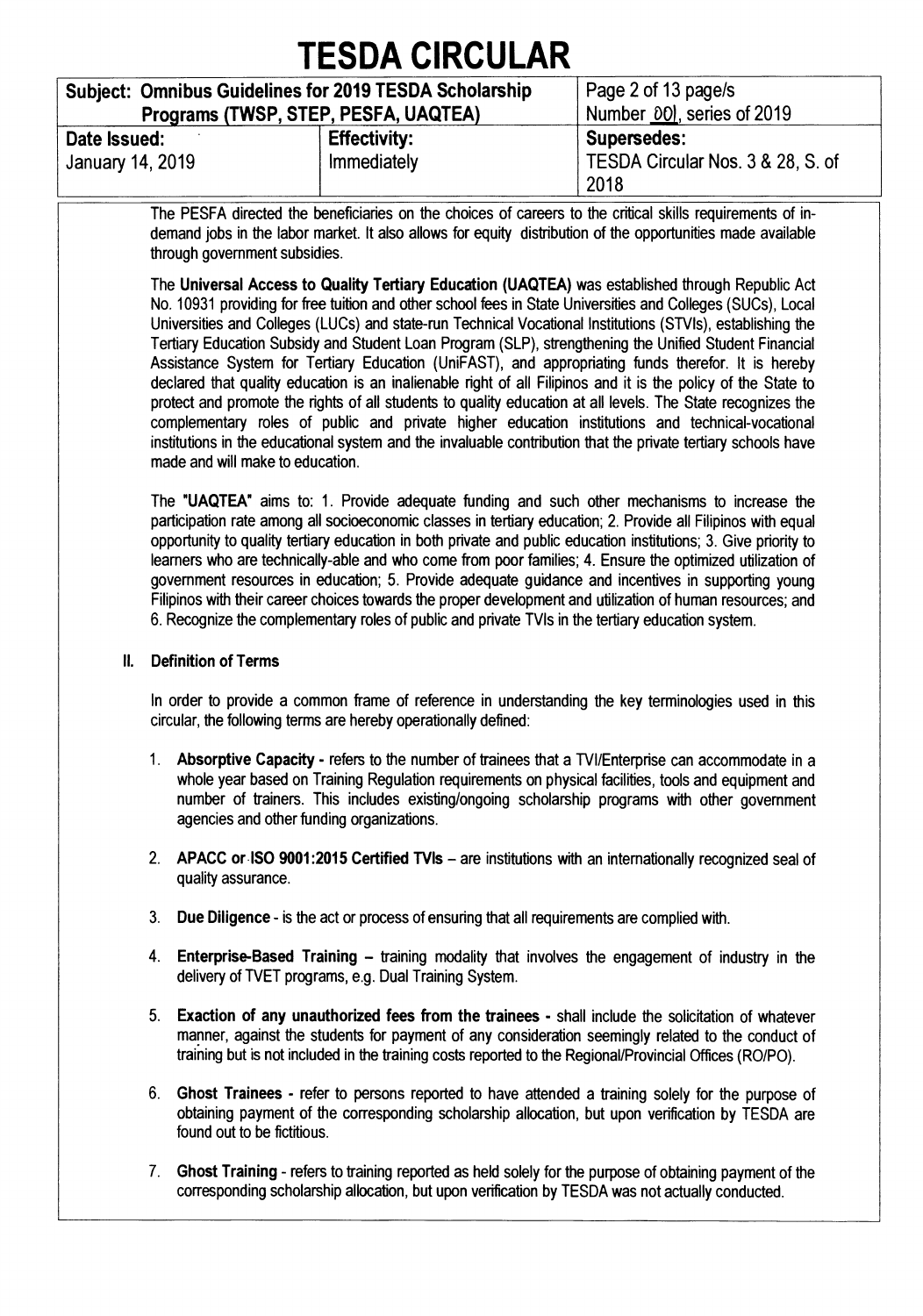#### **Subject: Omnibus Guidelines for 2019 TESDA Scholarship Programs (TWSP, STEP, PESFA, UAQTEA) Page 3 of 13 page/s Number 001, series of 2019 Date Issued: January 14, 2019 Effectivity: Immediately Supersedes: TESDA Circular Nos. 3 & 28, S. of 2018**

- **8. Green Jobs are decent jobs that contribute to preserve or restore the environment, be they in traditional sectors such as manufacturing and construction, or in new, emerging green sectors such as renewable energy and energy efficiency.**
- **9. Green Skills the knowledge, abilities, values and attitudes needed to live in, develop and support a sustainable and resource-efficient society (Cedefop, 2012). These are also technical skills, knowledge, values and attitudes needed in the workforce to develop and support sustainable social, economic and environmental outcomes in business, industry and in the community (NCVER, 2013).**
- **10. Multiple Availment is availing of two or more scholarship programs by a beneficiary.**
- **11. National Inspectorate for Scholarship Program (NISP) is a body organized to monitor/validate the implementation of various scholarship programs to ensure that these are in accordance with the guidelines set forth by TESDA.**
- **12. New and Emerging Competencies refer to knowledge, skills, and attitudes required by new and emerging technologies or enterprises in the industry without TESDA-promulgated Training Regulations (TRs) as determined and recommended by local and international industry bodies/associations resulting from local and international researches/studies, authenticated labor market information/publications, among others, that have current or forecasted employment opportunities. These include local in-demand competencies in the local industry that are not identified in key employment generators but have existing employment opportunities evidenced by job orders or authenticated job vacancies or assurance of employment from the industries.**
- 13. Qualification Map (QM) is a document prepared by the TVI in close coordination with the PO based **on the Scholarship Allocation Plan (SAP) or the skills training needs of a community or special clients. Such document shall contain, among others, the name of the trainer, name of the qualified training provider, the qualification title and corresponding number of slots, the inclusive period of training and date of assessment, costing and total amount.**
- **14. Regional Targets and Distribution of Scholarship Budget Allocation (RTDSBA) the distribution matrix of scholarship allocation to the Regions.**
- **15. Scholarship Allocation Plan (SAP) is the document that describes the absorptive capacity of registered WET providers, the in-demand qualifications/critical skills requirements and key employment generators that identifies/captures the target number of scholarship training seats per industry/sector needed in an area (Region/Province) and the budgetary requirements to implement the scholarship program in the respective Region/Province.**
- **16. Scholarships Management Office (SMO) is the office that takes lead role in the planning, monitoring and evaluation of the various TESDA Scholarship Programs in close collaboration with Executive, Regional, and Provincial Offices as well as the NISP.**
- **17. Semester refers to five (5) months period of continuous learning.**
- **18. Social Equity Program program based on project concepts to ensure that rural employment generation is pursued in the communities.**
- **19. Special Clients refer to special target beneficiaries to include: (1) farmers and fishermen, (2) workers in the informal sectors, (3) migrant workers, (4) indigenous people and cultural communities, (5) women, (6) persons with disability, (7) senior citizens, (8) victims of calamities and disasters, (9) out-of-school youths, (10) urban poor. Furthermore, special**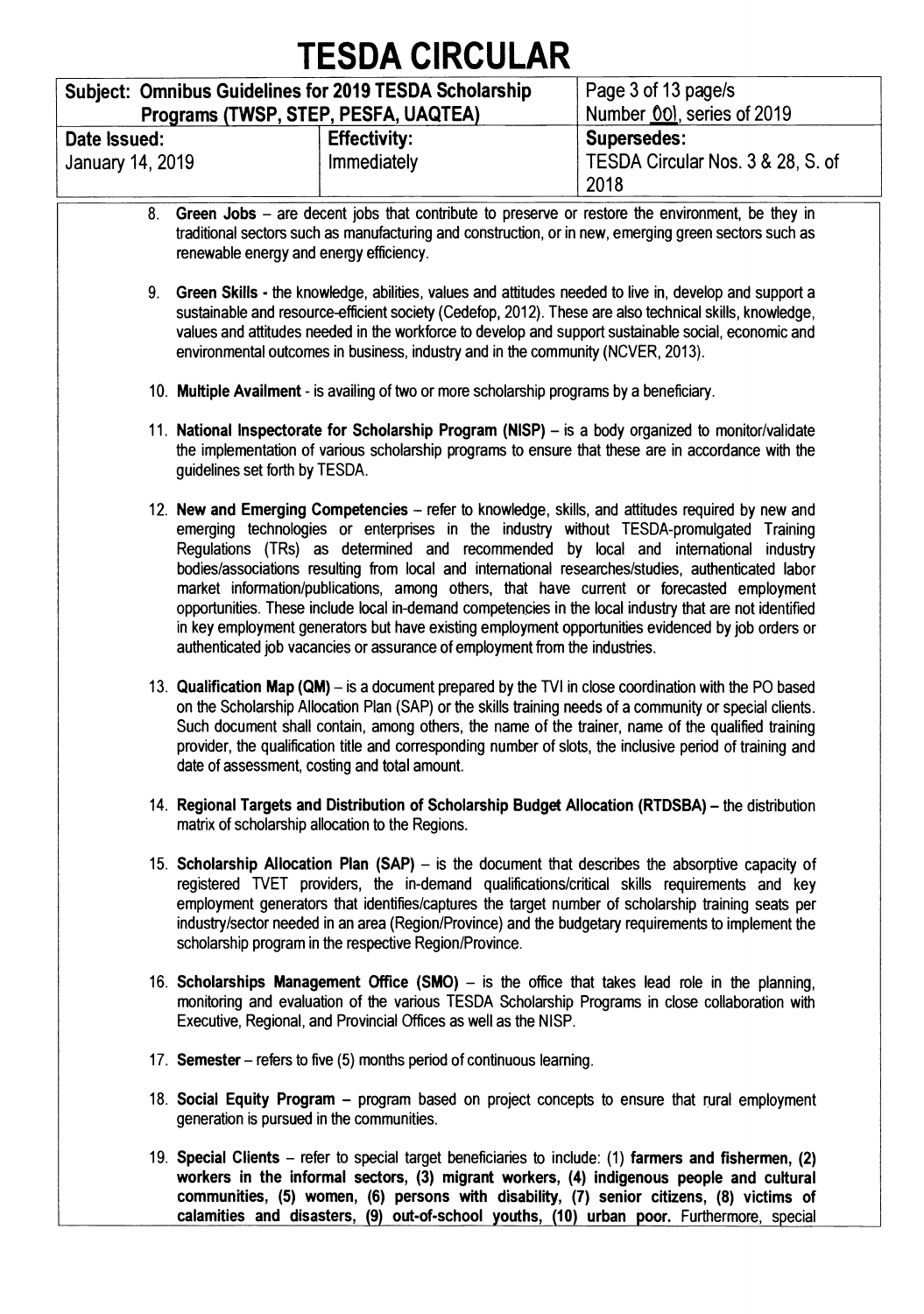|                                                               | I EJUA VIRUULAR                      |                                                                                           |  |  |  |  |  |  |  |
|---------------------------------------------------------------|--------------------------------------|-------------------------------------------------------------------------------------------|--|--|--|--|--|--|--|
| <b>Subject: Omnibus Guidelines for 2019 TESDA Scholarship</b> | Programs (TWSP, STEP, PESFA, UAQTEA) | Page 4 of 13 page/s<br>Number OOI, series of 2019                                         |  |  |  |  |  |  |  |
| Date Issued:<br>January 14, 2019                              | <b>Effectivity:</b><br>Immediately   | <b>Supersedes:</b><br>TESDA Circular Nos. 3 & 28, S. of<br>2018                           |  |  |  |  |  |  |  |
|                                                               |                                      | beneficiaries also cover solo parents and their children, OFWs and their dependents, drug |  |  |  |  |  |  |  |

**surrenderees and their dependents, victims of human trafficking, wounded-in-action or killed-in-action AFP and PNP personnel and their dependents, returnees, inmates and detainees and their dependents, micro entrepreneurs and their dependents, members of cooperatives, internally displaced population and other related or similarly situated clients.** 

- **20. STAR-rated Programs programs with recognized accomplishments, innovations and improvements**  that TVIs have instituted beyond the minimum requirements set in the Unified TVET Program **Registration and Accreditation System (UTPRAS).**
- **21. Starter Toolkits are tools and equipment related to their training that a beneficiary can utilize for self-employment or entrepreneurial activities.**
- **22. WET for Global Competitiveness geared towards upscaling the WET in accord with the ASEAN Qualification Reference Framework (AQRF) and at par with international standards and upgrading the competencies of WET graduates and trainees to enhance their job-readiness and productivity. The target clients under this strategy are the industry workers obtaining skills upgrading, new entrants to the labor force, WET trainers and currently employed workers, among others.**
- **23. WET for Social Equity aims to resonate the TESDA's commitment in supporting the basic and marginalized sectors and special clients in order to enable them to engage in gainful and productive economic activity.**
- **Ill. Qualifications/Programs Covered** 
	- **A. Qualifications/Programs under TWSP** 
		- **1. To meet the objectives of the program, the amount appropriated for the TWSP shall be utilized to support rapid, inclusive and sustained economic growth through course offerings in priority industries and key employment generators such as agri-fishery/agri-business/agro-industrial, tourism, information technology-business process management (IT-BPM), semi-conductor and electronics, automotive, other priority manufacturing industries, logistics, general infrastructure, and new and emerging sectors;**
		- 2. The TWSP shall cover only the TVET programs registered with TESDA in accordance with the **approved 2019 TWSP/STEP/PESFA/UAQTEA Coverage and Schedule of Costs;**
		- **3. New and Emerging Competencies shall be identified by the industry bodies/associations from the results of international and local researches, studies/labor market information/publications, among others, and recommended by the ROs concerned. This may include skills development for Green Jobs. Likewise, local in-demand qualifications including the regional and provincial priorities that are not identified as key employment generators may be covered provided there are existing employment opportunities as evidenced by job orders or authenticated job vacancies or assurance of employment (R/PTESDP);**
		- **4. Higher level qualifications (NC III/IV, PQF Levels IV) shall be given preference;**
		- **5. Trainers Methodology (TM) Level I and Level II including Cluster of Competency/ies (CoC) of private and public TVIs shall be covered with scholarship;**
		- **6. Language Programs offered by TESDA Language Skills Institutes-(LSIs) and TTIs shall likewise be covered by scholarship;**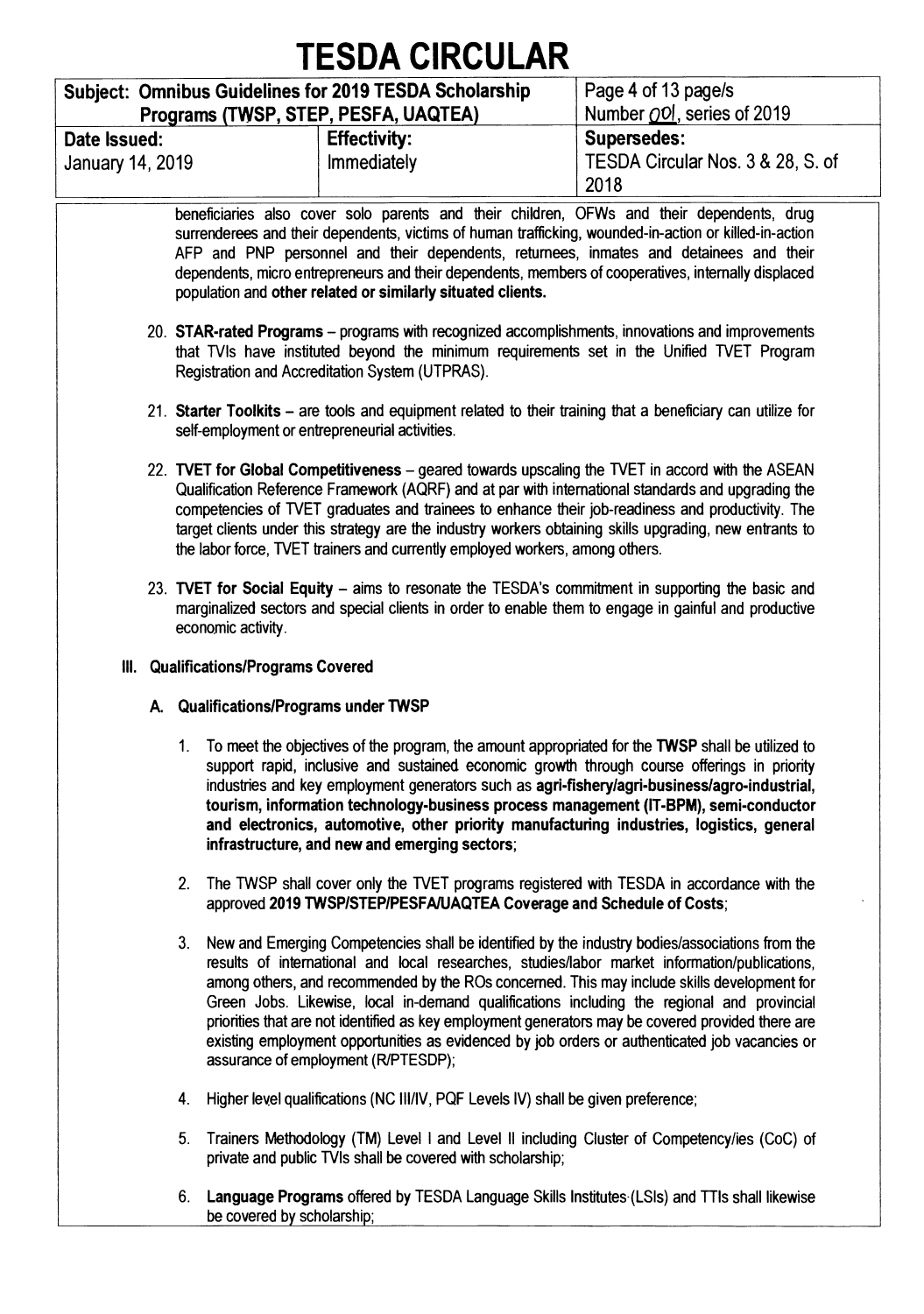|                                                                                                                                                                                                                                                                                                                                          |                                                                     | TESDA CIRCULAR                                                                                                                                                                                                                                                                                                                                                                            |                                           |  |  |  |  |  |  |  |  |  |  |
|------------------------------------------------------------------------------------------------------------------------------------------------------------------------------------------------------------------------------------------------------------------------------------------------------------------------------------------|---------------------------------------------------------------------|-------------------------------------------------------------------------------------------------------------------------------------------------------------------------------------------------------------------------------------------------------------------------------------------------------------------------------------------------------------------------------------------|-------------------------------------------|--|--|--|--|--|--|--|--|--|--|
|                                                                                                                                                                                                                                                                                                                                          |                                                                     | Subject: Omnibus Guidelines for 2019 TESDA Scholarship                                                                                                                                                                                                                                                                                                                                    | Page 5 of 13 page/s                       |  |  |  |  |  |  |  |  |  |  |
|                                                                                                                                                                                                                                                                                                                                          | Programs (TWSP, STEP, PESFA, UAQTEA)                                |                                                                                                                                                                                                                                                                                                                                                                                           | Number 001, series of 2019                |  |  |  |  |  |  |  |  |  |  |
| Date Issued:                                                                                                                                                                                                                                                                                                                             |                                                                     | <b>Effectivity:</b>                                                                                                                                                                                                                                                                                                                                                                       | <b>Supersedes:</b>                        |  |  |  |  |  |  |  |  |  |  |
| <b>January 14, 2019</b>                                                                                                                                                                                                                                                                                                                  |                                                                     | Immediately                                                                                                                                                                                                                                                                                                                                                                               | TESDA Circular Nos. 3 & 28, S. of<br>2018 |  |  |  |  |  |  |  |  |  |  |
|                                                                                                                                                                                                                                                                                                                                          | governed by existing guidelines;                                    | 7. Competency Assessment and Certification for Workers (CACW) shall be covered and                                                                                                                                                                                                                                                                                                        |                                           |  |  |  |  |  |  |  |  |  |  |
|                                                                                                                                                                                                                                                                                                                                          | grants;                                                             | 8. TVIs with STAR-rated programs and/or accredited under the Asia Pacific Accreditation and<br>Certification Commission (APACC); ISO 9001:2015 Certified; and/or recipients of<br>Philippine Quality Awards (PQA) shall be given preference in the allocation of scholarship                                                                                                              |                                           |  |  |  |  |  |  |  |  |  |  |
|                                                                                                                                                                                                                                                                                                                                          | 9. Enterprise-Based Training shall be covered with scholarship; and |                                                                                                                                                                                                                                                                                                                                                                                           |                                           |  |  |  |  |  |  |  |  |  |  |
| 10. Social Equity Programs which shall adopt a needs - based and multi-skilling approach to provide<br>people in communities the opportunity to engage in various activities to earn income. The<br>curriculum for these programs shall be developed to ensure that people in the communities<br>become knowledge-skilled entrepreneurs. |                                                                     |                                                                                                                                                                                                                                                                                                                                                                                           |                                           |  |  |  |  |  |  |  |  |  |  |
|                                                                                                                                                                                                                                                                                                                                          | <b>B.</b> Qualifications/Programs under STEP                        |                                                                                                                                                                                                                                                                                                                                                                                           |                                           |  |  |  |  |  |  |  |  |  |  |
|                                                                                                                                                                                                                                                                                                                                          |                                                                     | 1. The STEP shall cover only the TVET programs registered with TESDA in accordance with the<br>approved 2019 TWSP/STEP/PESFA/UAQTEA Coverage and Schedule of Costs;                                                                                                                                                                                                                       |                                           |  |  |  |  |  |  |  |  |  |  |
|                                                                                                                                                                                                                                                                                                                                          | offered by TVIs; and                                                | 2. The ROs/POs shall ensure that Entrepreneurship Training is integrated in the programs being                                                                                                                                                                                                                                                                                            |                                           |  |  |  |  |  |  |  |  |  |  |
|                                                                                                                                                                                                                                                                                                                                          | 3. Social Equity Programs.                                          |                                                                                                                                                                                                                                                                                                                                                                                           |                                           |  |  |  |  |  |  |  |  |  |  |
|                                                                                                                                                                                                                                                                                                                                          | C. Qualifications/Programs under PESFA                              |                                                                                                                                                                                                                                                                                                                                                                                           |                                           |  |  |  |  |  |  |  |  |  |  |
|                                                                                                                                                                                                                                                                                                                                          | <b>Bundled</b><br>Single/                                           | 1. The PESFA shall cover Diploma Program in the Compendium of Recognized Programs and<br>Qualifications<br>accordance<br>in.<br>TWSP/STEP/PESFA/UAQTEA Coverage and Schedule of Costs.                                                                                                                                                                                                    | with<br>the<br>2019<br>approved           |  |  |  |  |  |  |  |  |  |  |
|                                                                                                                                                                                                                                                                                                                                          |                                                                     | 2. Recognized Diploma Programs registered as of August 2018 shall be covered and given<br>preference. Diploma programs must have been entered in the Compendium as Recognized<br>Programs. All Registered Diploma courses prior to the issuance of TESDA Circular No. 38, Series<br>of 2017 are therefore required to migrate to PQF Level 5 (Diploma) Program.                           |                                           |  |  |  |  |  |  |  |  |  |  |
|                                                                                                                                                                                                                                                                                                                                          | D. Qualifications/Programs under UAQTEA                             |                                                                                                                                                                                                                                                                                                                                                                                           |                                           |  |  |  |  |  |  |  |  |  |  |
| 1.                                                                                                                                                                                                                                                                                                                                       |                                                                     | The UAQTEA shall cover any STVI with TESDA-Registered TVET Program in accordance with the<br>approved 2019 TWSP/STEP/PESFA/UAQTEA Coverage and Schedule of Costs;                                                                                                                                                                                                                         |                                           |  |  |  |  |  |  |  |  |  |  |
| 2.                                                                                                                                                                                                                                                                                                                                       | ensuing fiscal year;                                                | Quality-assured TVET programs which are the TESDA-registered TVET programs listed/indicated<br>in the TESDA Compendium as of July 2017 and have remained to be in the said Compendium<br>until the completion of the program. TVET programs registered beyond July 2017 and remained to<br>be in the TESDA Compendium until June 2018 shall be covered for the Free TVET Provision in the |                                           |  |  |  |  |  |  |  |  |  |  |
| IV.                                                                                                                                                                                                                                                                                                                                      | <b>Scholarship Allocation Plan (SAP) Framework</b>                  |                                                                                                                                                                                                                                                                                                                                                                                           |                                           |  |  |  |  |  |  |  |  |  |  |
|                                                                                                                                                                                                                                                                                                                                          |                                                                     | To rationalize the allocation of the scholarship slots for TWSP, STEP, PESFA and UAQTEA, the SAP shall<br>be prepared and used by the Peginns/Provinces to distribute the training seats for scholarship among the                                                                                                                                                                        |                                           |  |  |  |  |  |  |  |  |  |  |

**be prepared and used by the Regions/Provinces to distribute the training seats for scholarship among the WET providers based on their absorptive capacity. Likewise, the SAP shall consolidate efforts to address**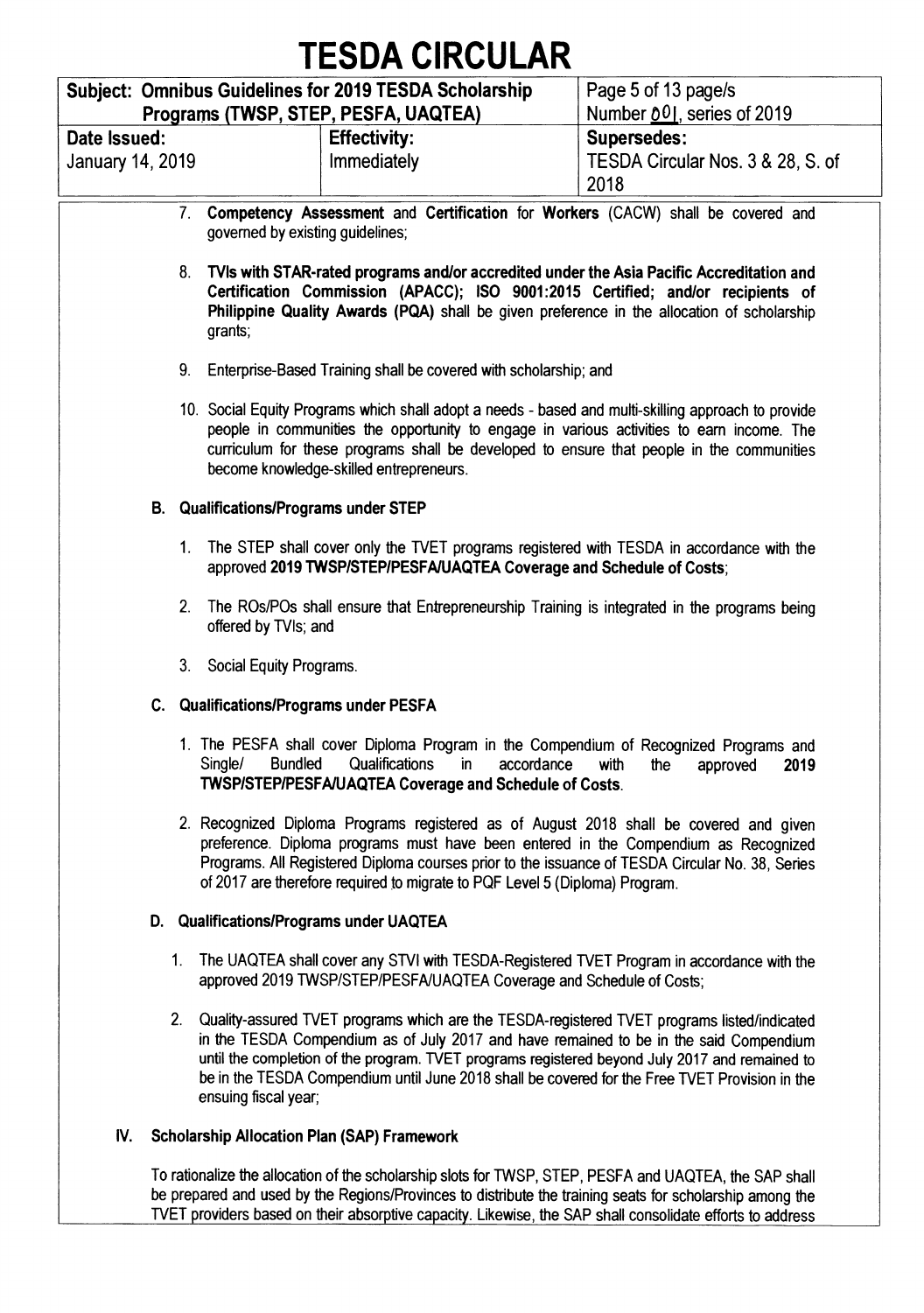|                                                                                                                                                                                                                                                                                                                                           |                                                                                                                                                                                                                                                                                    | <b>TESDA CIRCULAR</b>                                                                                                                                                                                                                                                                      |                                   |                              |  |  |  |  |  |  |  |  |  |  |
|-------------------------------------------------------------------------------------------------------------------------------------------------------------------------------------------------------------------------------------------------------------------------------------------------------------------------------------------|------------------------------------------------------------------------------------------------------------------------------------------------------------------------------------------------------------------------------------------------------------------------------------|--------------------------------------------------------------------------------------------------------------------------------------------------------------------------------------------------------------------------------------------------------------------------------------------|-----------------------------------|------------------------------|--|--|--|--|--|--|--|--|--|--|
|                                                                                                                                                                                                                                                                                                                                           |                                                                                                                                                                                                                                                                                    | <b>Subject: Omnibus Guidelines for 2019 TESDA Scholarship</b>                                                                                                                                                                                                                              | Page 6 of 13 page/s               |                              |  |  |  |  |  |  |  |  |  |  |
|                                                                                                                                                                                                                                                                                                                                           | Programs (TWSP, STEP, PESFA, UAQTEA)                                                                                                                                                                                                                                               |                                                                                                                                                                                                                                                                                            | Number 001, series of 2019        |                              |  |  |  |  |  |  |  |  |  |  |
| Date Issued:                                                                                                                                                                                                                                                                                                                              |                                                                                                                                                                                                                                                                                    | <b>Supersedes:</b>                                                                                                                                                                                                                                                                         |                                   |                              |  |  |  |  |  |  |  |  |  |  |
| <b>January 14, 2019</b>                                                                                                                                                                                                                                                                                                                   |                                                                                                                                                                                                                                                                                    | Immediately                                                                                                                                                                                                                                                                                | TESDA Circular Nos. 3 & 28, S. of |                              |  |  |  |  |  |  |  |  |  |  |
| priority skills covered in the Regional/Provincial TESD Plans. As far as slot allocation by type of<br>scholarship is concerned, the provision of the GAA and Specific Laws that governs it should be strictly<br>followed.<br>$1_{\cdot}$                                                                                                |                                                                                                                                                                                                                                                                                    |                                                                                                                                                                                                                                                                                            |                                   |                              |  |  |  |  |  |  |  |  |  |  |
|                                                                                                                                                                                                                                                                                                                                           | The ROs shall distribute their allocation of funds to the POs based on the following: PSPs;<br>R/PTESDPs; KEGs; the absorptive capacity of the TVIs/Enterprises; new and emerging<br>industries; and the available latest Labor Force Participation Data for each region/province. |                                                                                                                                                                                                                                                                                            |                                   |                              |  |  |  |  |  |  |  |  |  |  |
|                                                                                                                                                                                                                                                                                                                                           | 2. The POs shall match the absorptive capacity of the registered TVET programs of their<br>TVIs/Enterprises with the in-demand qualifications, Provincial Skills Priorities and Key<br><b>Employment Generators.</b>                                                               |                                                                                                                                                                                                                                                                                            |                                   |                              |  |  |  |  |  |  |  |  |  |  |
| 3. TVIs with STAR-rated programs and/or accredited under the Asia Pacific Accreditation and<br>Certification Commission (APACC); ISO 9001:2015 Certified; and/or recipients of<br>Philippine Quality Awards (PQA) shall be given additional batches corresponding to their STAR<br>Rating or APACC Rating subject to absorptive capacity. |                                                                                                                                                                                                                                                                                    |                                                                                                                                                                                                                                                                                            |                                   |                              |  |  |  |  |  |  |  |  |  |  |
|                                                                                                                                                                                                                                                                                                                                           | <b>STAR-rating</b>                                                                                                                                                                                                                                                                 | <b>Additional Batches</b>                                                                                                                                                                                                                                                                  | <b>APACC</b>                      | <b>Additional Batches</b>    |  |  |  |  |  |  |  |  |  |  |
|                                                                                                                                                                                                                                                                                                                                           | 1-STAR                                                                                                                                                                                                                                                                             | 1 batch per qualification                                                                                                                                                                                                                                                                  | <b>Bronze</b>                     | 1 batch per TVI/Enterprise   |  |  |  |  |  |  |  |  |  |  |
|                                                                                                                                                                                                                                                                                                                                           | 2-STAR                                                                                                                                                                                                                                                                             | 2 batches per qualification                                                                                                                                                                                                                                                                | Silver                            | 2 batches per TVI/Enterprise |  |  |  |  |  |  |  |  |  |  |
|                                                                                                                                                                                                                                                                                                                                           | 3-STAR                                                                                                                                                                                                                                                                             | 3 batches per qualification                                                                                                                                                                                                                                                                | Gold                              | 3 batches per TVI/Enterprise |  |  |  |  |  |  |  |  |  |  |
|                                                                                                                                                                                                                                                                                                                                           | batch per TVI/Enterprise.                                                                                                                                                                                                                                                          | TVI/Enterprise Awardee of ISO 9001: 2015 Certified or PQA shall be given an additional one<br>RO allocation shall be first utilized for the purpose. Additional allocation from Central Office shall<br>be provided once the RO allocation has been fully utilized in terms of obligation. |                                   |                              |  |  |  |  |  |  |  |  |  |  |
|                                                                                                                                                                                                                                                                                                                                           |                                                                                                                                                                                                                                                                                    | 4. The ROs shall decide the distribution of allocation based also on the sectoral allocation as<br>identified in the National Sectoral Allocation in the CY 2019 Planning Guidelines as well as the<br>Two-Pronged Directions of TVET and Available Training Delivery Mix.                 |                                   |                              |  |  |  |  |  |  |  |  |  |  |
| V.                                                                                                                                                                                                                                                                                                                                        |                                                                                                                                                                                                                                                                                    | Determination and Certification of Absorptive Capacity and Distribution of Allocation                                                                                                                                                                                                      |                                   |                              |  |  |  |  |  |  |  |  |  |  |
|                                                                                                                                                                                                                                                                                                                                           |                                                                                                                                                                                                                                                                                    | A. Determination and Certification of Absorptive Capacity                                                                                                                                                                                                                                  |                                   |                              |  |  |  |  |  |  |  |  |  |  |
|                                                                                                                                                                                                                                                                                                                                           | Programs;                                                                                                                                                                                                                                                                          | 1. The POs shall prepare/consolidate the TVVEnterprise's Absorptive Capacity Inventory (Annex<br>A) based on the Compendium of Registered TVET Programs and Recognized Diploma                                                                                                             |                                   |                              |  |  |  |  |  |  |  |  |  |  |
|                                                                                                                                                                                                                                                                                                                                           | participating TVI/Enterprise; and                                                                                                                                                                                                                                                  | 2. The Provincial Directors shall certify the absorptive capacity of the compliant programs of the                                                                                                                                                                                         |                                   |                              |  |  |  |  |  |  |  |  |  |  |
|                                                                                                                                                                                                                                                                                                                                           | General.                                                                                                                                                                                                                                                                           | 3. The ROs shall prepare Regional Scholarship Allocation Plan (RSAP) (Annex B) based on the<br>consolidated Provincial Scholarship Allocation Plan (PSAP) for approval by the Director                                                                                                     |                                   |                              |  |  |  |  |  |  |  |  |  |  |
| В.                                                                                                                                                                                                                                                                                                                                        |                                                                                                                                                                                                                                                                                    | Distribution of Regional Scholarship Allocation                                                                                                                                                                                                                                            |                                   |                              |  |  |  |  |  |  |  |  |  |  |

**1. The RSAP shall be the basis in the preparation and approval of the QMs.**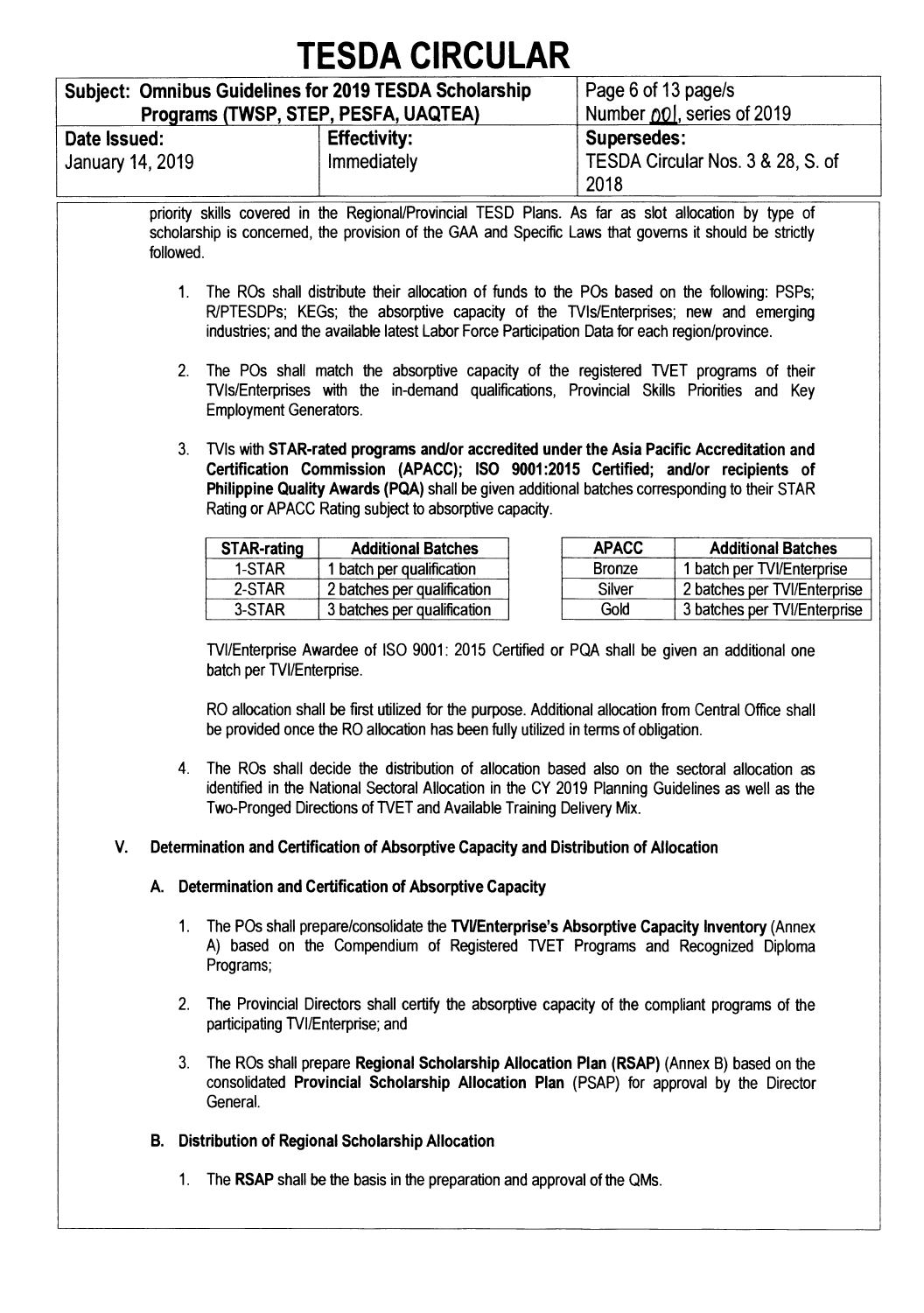#### **Subject: Omnibus Guidelines for 2019 TESDA Scholarship Programs (TWSP, STEP, PESFA, UAQTEA) Page 7 of 13 page/s Number**  $\bigcirc$ **0|**, series of 2019 **Date Issued: January 14, 2019 Effectivity: Immediately Supersedes: TESDA Circular Nos. 3 & 28, S. of 2018**

- **2. Applying the Principle of Area-Management, the RDs shall consider the following in allocating the regional scholarship budget to POs:** 
	- **2.1. Two-Pronged Directions for Philippine TVET;**
	- **2.2. Regional Sectoral Allocation;**
	- **2.3. Regional/Provincial Priority Skills Plan and New and Emerging Skills;**
	- **2.4. Absorptive Capacity;**
	- **2.5. Available Training Delivery Mix; and**
	- **2.6. Client-Beneficiary Mix.**
- **3. The SMO shall prepare and recommend the Regional Targets and Distribution of Scholarship Budget Allocation (RTDSBA) as among the bases in the distribution of the Central Office Allocation to the Regions for the approval of the Director General.**

#### **C. Selection of TVI/Enterprise and Implementation of Scholarship Programs**

#### **1. Pre-Qualification of Participating TVUEnterprise**

**The POs shall allocate the scholarship slots to the participating TVI/Enterprise by pre-qualifying them using the eligibility requirements and the Criteria for Selection of TVI/Enterprise upon submission of the Qualification Maps (QMs) of the eligible TVI/Enterprise as stated below.** 

**1.1. The POs shall pre-qualify all participating TVIs/Enterprises using the Eligibility Requirements:** 

#### **1.1.1. Eligibility Requirements**

#### **For New Programs**

**1.1.1.1. Program must be registered with TESDA** 

#### **For Existing Programs**

- **1.1.1.2. Program is compliant based either on the latest applicable Audits (compliance, internal, on-the-spot) or results of the National Inspection (if included in the inspection) conducted by the NISP;**
- **1.1.1.3. The TVI/Enterprise must not be a subject of any unsettled Notice of Disallowance (ND) that has become final and executory involving any scholarship program of TESDA;**
- **1.1.1.4. The TVI/Enterprise must not be involved in an unlawful exaction of fees and/or unlawful offering of any program within the jurisdiction of TESDA; and**
- **1.1.1.5. The TVI/Enterprise shall have complied with the mandatory assessment for the qualification/program in the immediately preceding year, in cases where such program has promulgated Competency Assessment Tools (CATs).**

#### **2. Preparation of Qualification Map (QM)**

**2.1. The POs shall notify the eligible TVI/Enterprise to prepare the QM based on the approved RSAP;**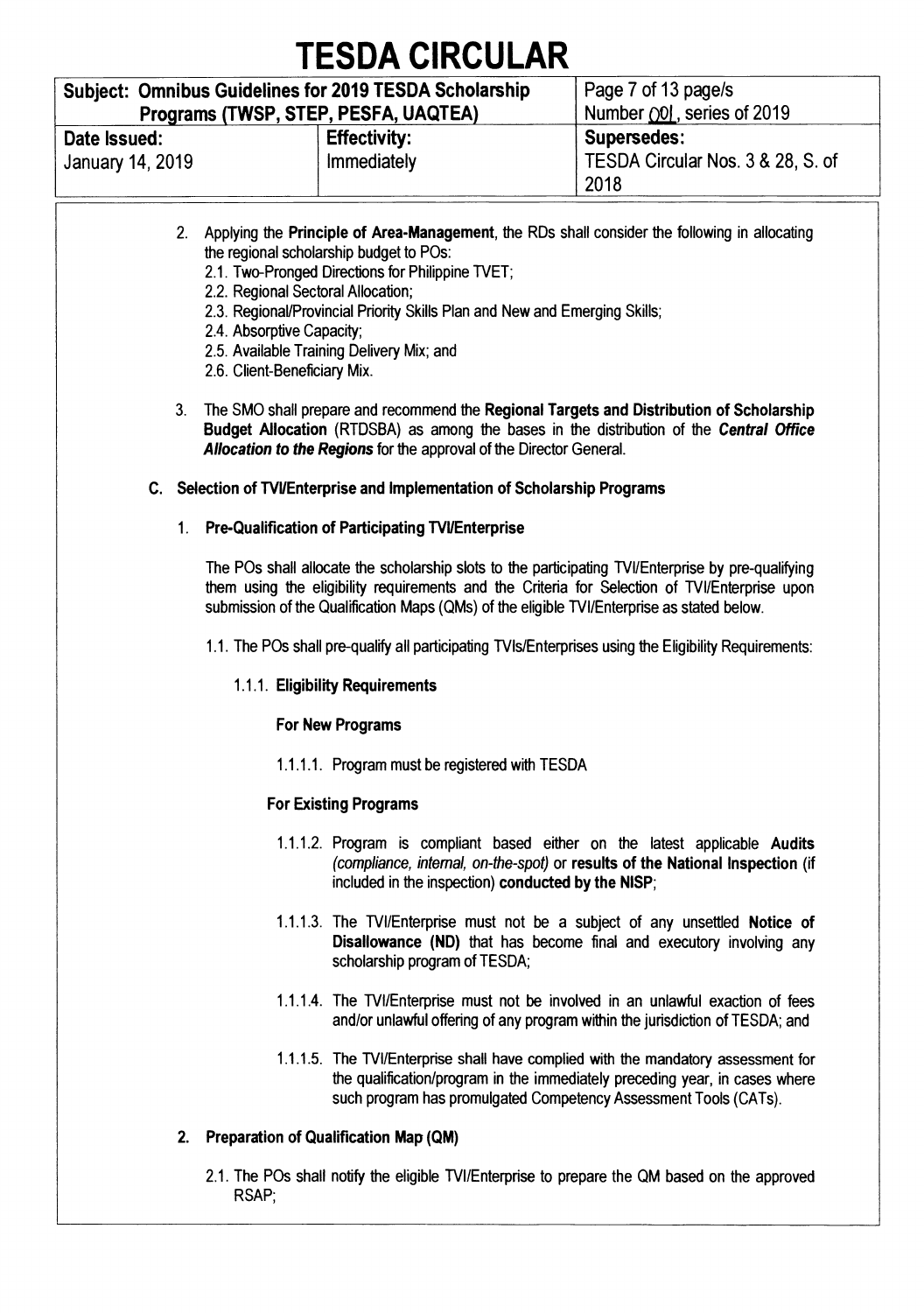| <b>Subject: Omnibus Guidelines for 2019 TESDA Scholarship</b> | Page 8 of 13 page/s                          |                                                                 |  |  |  |  |
|---------------------------------------------------------------|----------------------------------------------|-----------------------------------------------------------------|--|--|--|--|
| Programs (TWSP, STEP, PESFA, UAQTEA)                          | $\frac{1}{2}$ Number $[00]$ , series of 2019 |                                                                 |  |  |  |  |
| Date Issued:<br>January 14, 2019                              | <b>Effectivity:</b><br>Immediately           | <b>Supersedes:</b><br>TESDA Circular Nos. 3 & 28, S. of<br>2018 |  |  |  |  |

| 2.2. The notified TVI/Enterprise shall prepare the QM (Annex C);                                                                                                                                                                                                                                                                                                                                                                                                                                                                                                                                                                                                                                                                                                                                                                                                                                                                                                                                                                                                                                                                                                                                                                                                                                                                                                                                                                                                                                                                                                                                                                                                                                                                                                             |  |  |                                                                                                                                                |  |  |  |  |  |
|------------------------------------------------------------------------------------------------------------------------------------------------------------------------------------------------------------------------------------------------------------------------------------------------------------------------------------------------------------------------------------------------------------------------------------------------------------------------------------------------------------------------------------------------------------------------------------------------------------------------------------------------------------------------------------------------------------------------------------------------------------------------------------------------------------------------------------------------------------------------------------------------------------------------------------------------------------------------------------------------------------------------------------------------------------------------------------------------------------------------------------------------------------------------------------------------------------------------------------------------------------------------------------------------------------------------------------------------------------------------------------------------------------------------------------------------------------------------------------------------------------------------------------------------------------------------------------------------------------------------------------------------------------------------------------------------------------------------------------------------------------------------------|--|--|------------------------------------------------------------------------------------------------------------------------------------------------|--|--|--|--|--|
|                                                                                                                                                                                                                                                                                                                                                                                                                                                                                                                                                                                                                                                                                                                                                                                                                                                                                                                                                                                                                                                                                                                                                                                                                                                                                                                                                                                                                                                                                                                                                                                                                                                                                                                                                                              |  |  |                                                                                                                                                |  |  |  |  |  |
| 2.3. Upon submission of the QM, the POs shall evaluate it using the Criteria for Selection of<br><b>TVI/Enterprise:</b><br>2.3.1. Criteria for Selection of TVI/Enterprise<br>2.3.1.1. Absorptive Capacity;<br>2.3.1.2.<br>Utilization Rate—must have submitted billing statements once the<br>services had been rendered.<br>For 2019, eighty percent (80%) Budget Utilization Rate (BUR) of 2018 in<br>terms of disbursement in a particular qualification previously granted and<br>being applied for. For 2020, one hundred (100%) BUR of 2019 in terms of<br>disbursement shall be the metric.<br>Submission of the required reports is mandatory for the TVIs/Enterprises to<br>be considered eligible.<br>2.3.1.3.<br><b>Employment Rate—at least sixty percent (60%) employment of graduates</b><br>within one (1) year after finishing a program in a particular qualification<br>previously granted and being applied for. The report on employment rate<br>shall be applicable only for programs that have been completed within one<br>(1) year prior to the new application for the same qualification;<br>2.3.1.4.<br>In case of new and existing TVI/Enterprise which was not given any<br>scholarship allocation prior to the issuance of this Circular, the RO,<br>after looking into the Eligibility Requirements and Absorptive<br>Capacity of said TVI/Enterprise, shall consider allotment of<br>scholarship slots for the qualification being applied for. The RD shall<br>determine as area manager the appropriate distribution scheme; and<br>2.3.1.5.<br>For the diploma programs, the Absorptive Capacity shall be the<br>criteria in the granting of scholarship allocation for the TVI/Enterprise<br>which passed the Eligibility Requirements. |  |  |                                                                                                                                                |  |  |  |  |  |
|                                                                                                                                                                                                                                                                                                                                                                                                                                                                                                                                                                                                                                                                                                                                                                                                                                                                                                                                                                                                                                                                                                                                                                                                                                                                                                                                                                                                                                                                                                                                                                                                                                                                                                                                                                              |  |  |                                                                                                                                                |  |  |  |  |  |
|                                                                                                                                                                                                                                                                                                                                                                                                                                                                                                                                                                                                                                                                                                                                                                                                                                                                                                                                                                                                                                                                                                                                                                                                                                                                                                                                                                                                                                                                                                                                                                                                                                                                                                                                                                              |  |  |                                                                                                                                                |  |  |  |  |  |
|                                                                                                                                                                                                                                                                                                                                                                                                                                                                                                                                                                                                                                                                                                                                                                                                                                                                                                                                                                                                                                                                                                                                                                                                                                                                                                                                                                                                                                                                                                                                                                                                                                                                                                                                                                              |  |  |                                                                                                                                                |  |  |  |  |  |
|                                                                                                                                                                                                                                                                                                                                                                                                                                                                                                                                                                                                                                                                                                                                                                                                                                                                                                                                                                                                                                                                                                                                                                                                                                                                                                                                                                                                                                                                                                                                                                                                                                                                                                                                                                              |  |  |                                                                                                                                                |  |  |  |  |  |
|                                                                                                                                                                                                                                                                                                                                                                                                                                                                                                                                                                                                                                                                                                                                                                                                                                                                                                                                                                                                                                                                                                                                                                                                                                                                                                                                                                                                                                                                                                                                                                                                                                                                                                                                                                              |  |  |                                                                                                                                                |  |  |  |  |  |
|                                                                                                                                                                                                                                                                                                                                                                                                                                                                                                                                                                                                                                                                                                                                                                                                                                                                                                                                                                                                                                                                                                                                                                                                                                                                                                                                                                                                                                                                                                                                                                                                                                                                                                                                                                              |  |  |                                                                                                                                                |  |  |  |  |  |
|                                                                                                                                                                                                                                                                                                                                                                                                                                                                                                                                                                                                                                                                                                                                                                                                                                                                                                                                                                                                                                                                                                                                                                                                                                                                                                                                                                                                                                                                                                                                                                                                                                                                                                                                                                              |  |  |                                                                                                                                                |  |  |  |  |  |
|                                                                                                                                                                                                                                                                                                                                                                                                                                                                                                                                                                                                                                                                                                                                                                                                                                                                                                                                                                                                                                                                                                                                                                                                                                                                                                                                                                                                                                                                                                                                                                                                                                                                                                                                                                              |  |  | 2.4. POs recommend the QMs of TVIs/Enterprises to Regional Director for approval of the DG;                                                    |  |  |  |  |  |
|                                                                                                                                                                                                                                                                                                                                                                                                                                                                                                                                                                                                                                                                                                                                                                                                                                                                                                                                                                                                                                                                                                                                                                                                                                                                                                                                                                                                                                                                                                                                                                                                                                                                                                                                                                              |  |  | 2.5. The SMO shall assign the corresponding QM Number of all approved QMs using the<br>prescribed Coding System for Approved QM (Annex D); and |  |  |  |  |  |
|                                                                                                                                                                                                                                                                                                                                                                                                                                                                                                                                                                                                                                                                                                                                                                                                                                                                                                                                                                                                                                                                                                                                                                                                                                                                                                                                                                                                                                                                                                                                                                                                                                                                                                                                                                              |  |  |                                                                                                                                                |  |  |  |  |  |

**2.6. The SMO shall immediately provide copies of the approved QMs and the corresponding Scholarship Grant Certificates (SGCs) to the ROs.** 

#### **3. Implementation of Scholarship Programs**

- **3.1. The POs shall notify the concerned TVI/Enterprise with approved QM/s;**
- **3.2. Upon notification of the approval of QM, the POs shall request the TVI/Enterprise to submit Notarized Affidavit of Undertaking (Annex E), copy of which shall be submitted to the**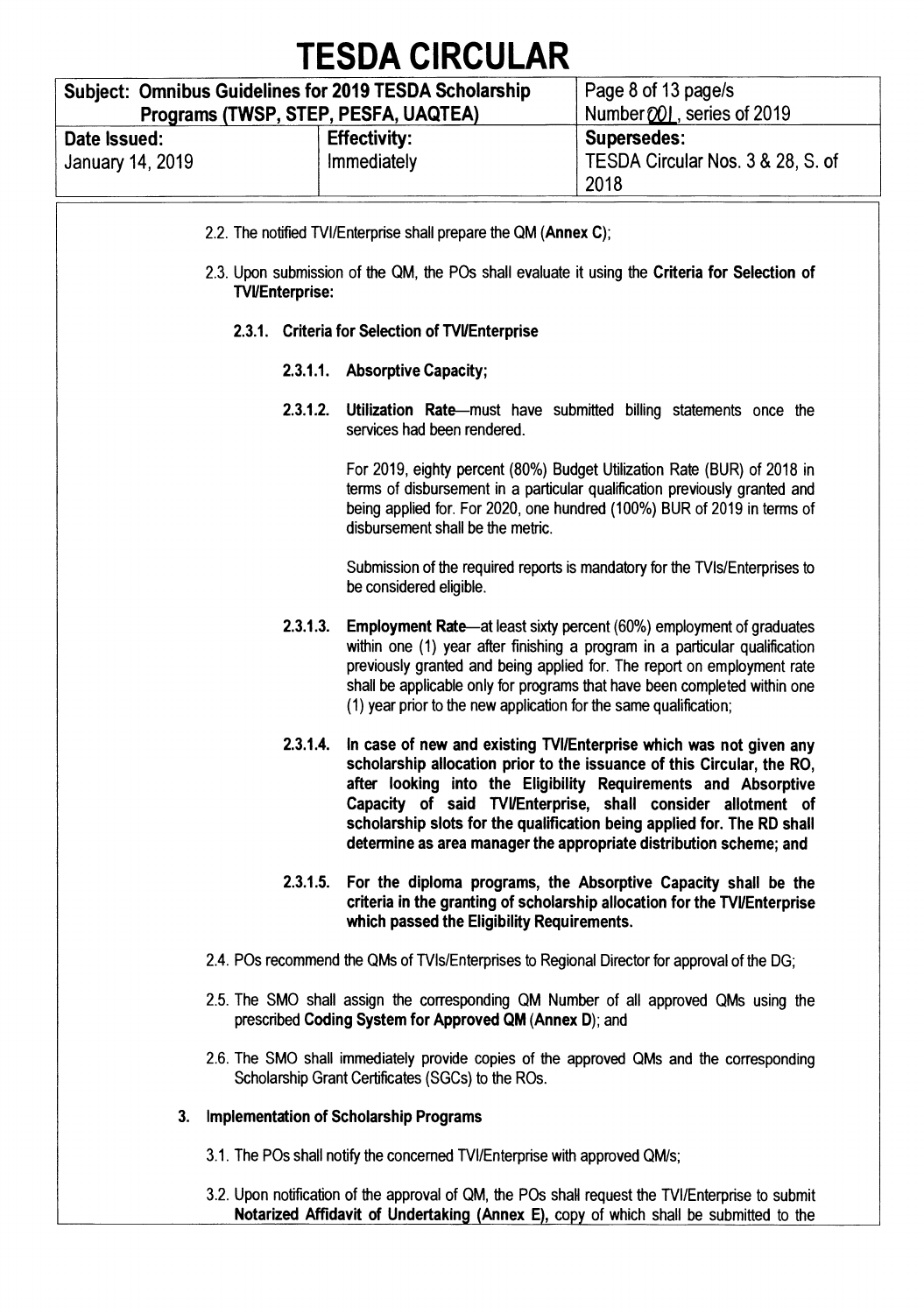|                                     | <b>TESDA CIRCULAR</b>                                                                                                                                                                                                                                                                                                                                                                                                                                                                                                                     | Page 9 of 13 page/s                                             |
|-------------------------------------|-------------------------------------------------------------------------------------------------------------------------------------------------------------------------------------------------------------------------------------------------------------------------------------------------------------------------------------------------------------------------------------------------------------------------------------------------------------------------------------------------------------------------------------------|-----------------------------------------------------------------|
|                                     | Subject: Omnibus Guidelines for 2019 TESDA Scholarship<br>Programs (TWSP, STEP, PESFA, UAQTEA)                                                                                                                                                                                                                                                                                                                                                                                                                                            | Number <i>pol.</i> , series of 2019                             |
| Date Issued:<br>January 14, 2019    | <b>Effectivity:</b><br>Immediately                                                                                                                                                                                                                                                                                                                                                                                                                                                                                                        | <b>Supersedes:</b><br>TESDA Circular Nos. 3 & 28, S. of<br>2018 |
|                                     | SMO within five (5) days upon signing;                                                                                                                                                                                                                                                                                                                                                                                                                                                                                                    |                                                                 |
|                                     | 3.3. Immediately after receipt of the Notarized Affidavit of Undertaking, the PO and the<br>TVI/Enterprise shall schedule the conduct of the Training Induction Program (TIP) using a<br>standard format. The RD/PD shall open the program and the corresponding media release<br>shall be done;                                                                                                                                                                                                                                          |                                                                 |
|                                     | 3.4. The TVI/Enterprise shall start the training programs within fifteen (15) calendar days upon<br>notice, except for force majeure or for reasons beyond the control of the TVI/Enterprise,<br>otherwise their corresponding scholarship allocation/s shall be subject for reallocation by<br>the Regional Office and approval by the Director General;                                                                                                                                                                                 |                                                                 |
|                                     | 3.5. The implementing TVI/Enterprise shall submit their Actual Training Schedules within five<br>(5) calendar days upon start of the training programs and shall be published in the tri-media<br>and/or the Facebook account by both the central and regional offices.                                                                                                                                                                                                                                                                   |                                                                 |
|                                     | The RDs and PDs shall exercise due diligence in pre-qualifying and evaluating the QMs.                                                                                                                                                                                                                                                                                                                                                                                                                                                    |                                                                 |
| VI.<br><b>Beneficiaries</b>         |                                                                                                                                                                                                                                                                                                                                                                                                                                                                                                                                           |                                                                 |
| 1.                                  | <b>Target Beneficiaries</b>                                                                                                                                                                                                                                                                                                                                                                                                                                                                                                               |                                                                 |
|                                     | The TWSP, STEP, PESFA and UAQTEA seek to address the needs of prospective beneficiaries from<br>industries, communities, and the special clients such as but not limited to: indigenous peoples,<br>persons with disabilities, senior citizens, returnees.                                                                                                                                                                                                                                                                                |                                                                 |
| 2.                                  | <b>Qualifications of Beneficiaries</b>                                                                                                                                                                                                                                                                                                                                                                                                                                                                                                    |                                                                 |
| a.<br>b.<br>C.<br>d.<br>е.          | Filipino Citizen;<br>Age Requirements:<br>i. For TWSP, at least 18 years of age at the time he/she finishes the training program;<br>ii. For STEP and PESFA, at least fifteen (15) years old at the start of the training program;<br>Must not be a current beneficiary of other government educational scholarship or subsidy<br>program for beneficiaries.<br>For PESFA, must be at least high school graduate/high school completer; and<br>For PESFA, with an annual family income of three hundred thousand (P300,000.00) and below. |                                                                 |
| VII.<br><b>Scholarship Benefits</b> |                                                                                                                                                                                                                                                                                                                                                                                                                                                                                                                                           |                                                                 |
|                                     | Each scholar shall be entitled to the benefits prescribed by law and the entitlement must be strictly made<br>in accordance with government accounting and auditing rules and regulations:                                                                                                                                                                                                                                                                                                                                                |                                                                 |
|                                     | The approved standard fees of TWSP/STEP/PESFA/UAQTEA shall be strictly applied. The TVI/Enterprise<br>shall not exact any additional training fees from the beneficiaries.                                                                                                                                                                                                                                                                                                                                                                |                                                                 |
| VIII.                               | <b>Assessment and Certification</b>                                                                                                                                                                                                                                                                                                                                                                                                                                                                                                       |                                                                 |
|                                     | 1. The Regional and Provincial Directors shall ensure that the qualifications included in the<br>TWSP/STEP/PESFA/UAQTEA scholarship shall have readily available accredited assessment                                                                                                                                                                                                                                                                                                                                                    |                                                                 |

- centers and assessors preferably within the Region; and
- 2. In line with the TESDA policy on assessment and certification program, competency assessment shall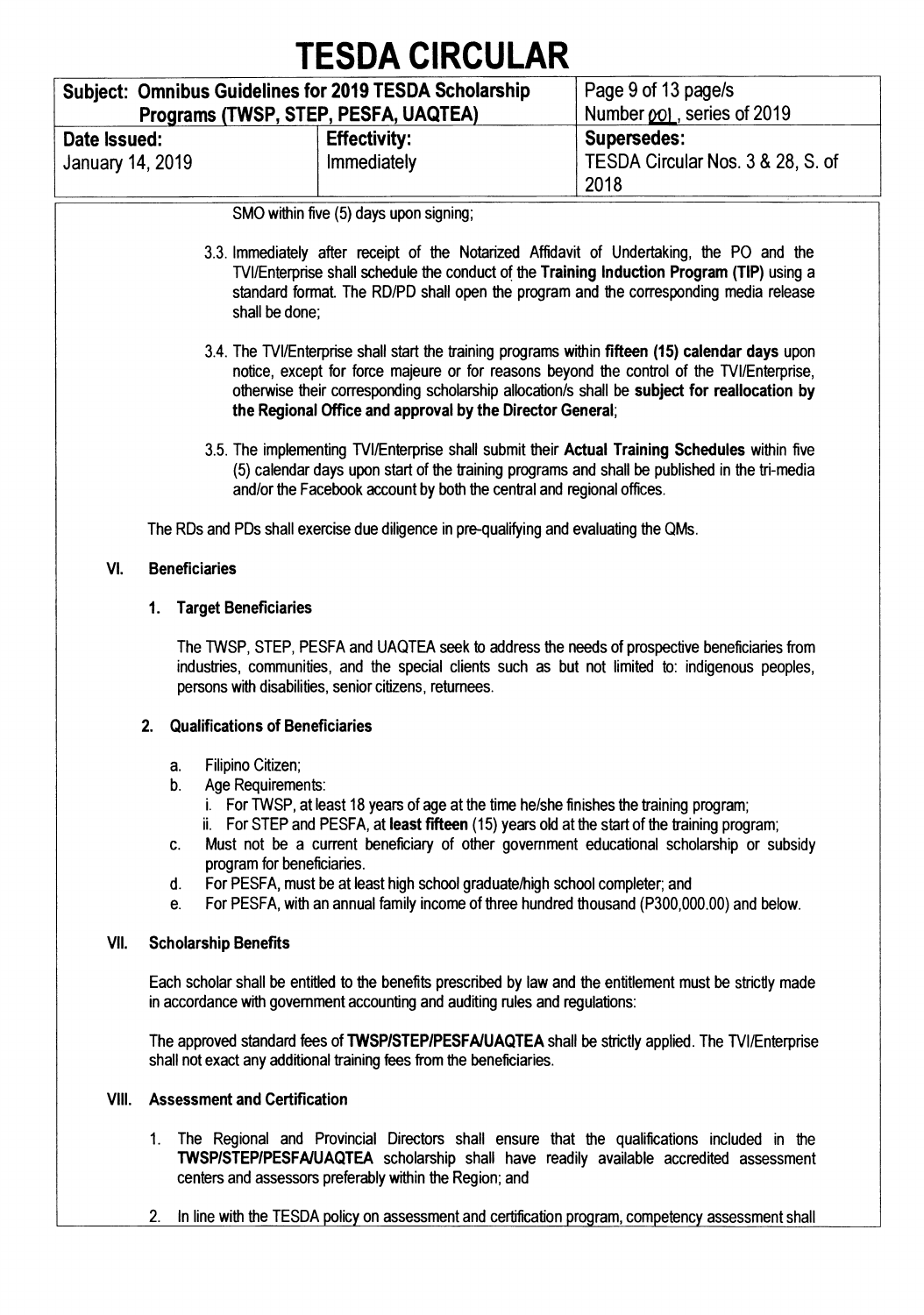### **Subject: Omnibus Guidelines for 2019 TESDA Scholarship**

**Programs (TWSP, STEP, PESFA, UAQTEA) Page 10 of 13 page/s**  Number OOI, series of 2019 **Date Issued: January 14, 2019 Effectivity: Immediately Supersedes: TESDA Circular Nos. 3 & 28, S. of 2018** 

**be mandatory for qualifications with Training Regulations (TRs) with Competency Assessment Tools (CATs).** 

### **IX. Multiple Availment of Scholarship**

**Multiple Availment shall be allowed provided that the training shall be availed one at a time and not simultaneously. The additional qualifications must be related or towards higher level qualification.** 

### **X. Enabling Mechanism on Employment Facilitation**

**As part of the enabling role of TESDA and to enhance employment of WET graduates, the ROs/POs shall pursue the following:** 

- **1. Partner with enterprises, industry chambers and associations;**
- **2. Encourage TV's to be a member of the industry chambers and associations;**
- **3. Encourage TVIs to adopt enterprise-based training delivery modes;**
- **4. Encourage TVIs to register as school-based PESOs;**
- **5. Converge and partner with government agencies, particularly on entrepreneurship and other nonwage employment programs (i.e. DTI's Go Negosyo, P3, DOLE's Livelihood Programs, etc.);**
- **6. Intensify Job Linkaging and Networking Services (JoLiNS) and World Café of Opportunities (WC0); and**
- **7. Adopt project-based approach in community-based training.**

#### **Xl. Monitoring and Evaluation**

- **1. The SMO with the concerned E0s shall jointly monitor and evaluate the physical and financial status of scholarship programs in the ROs/POs;**
- **2. The ROs/POs shall exercise due diligence in monitoring the training programs to ensure, among others, that the trainings are existent, the trainees are attending the trainings, the publication/posting of list of enrollees and graduates, on-the-spot inspection of ongoing trainings, random calls to the trainees or graduates, and that the TVIs facilitate the employment of their graduates. The POs are required to conduct a monthly visit (on the spot inspection) to ensure the enrollees are attending and the required training durations are complied with;**
- **3. The ROs shall submit to the DG through the SMO the Expanded MIS 03-02 (Physical and Financial Monitoring Report) monitoring form and MIS-03-02 for TWSP/STEP/PESFA every Friday. Reasons should be provided in the monitoring forms in cases where there are dropouts from training;**
- **4. The ROs/POs shall ensure to reach the targets of one hundred percent (100%) BUR and seventy-five (75%) employment rate of graduates which will be among the criteria for selection of TVIs/Enterprises for CY 2020;**
- **5. The NISP shall form part of the monitoring mechanism.**
- **6. Pursuant to the Special Provision of CY 2018 GAA for STEP, the RO shall also report to the SMO the following data/information:** 
	- **a. Name of communities that participated and number of training beneficiaries;**
	- **b. Name and address of training beneficiaries with electronic signature; and**
	- **c. Type of training conducted, equipment and/or toolkits distributed and other related information.**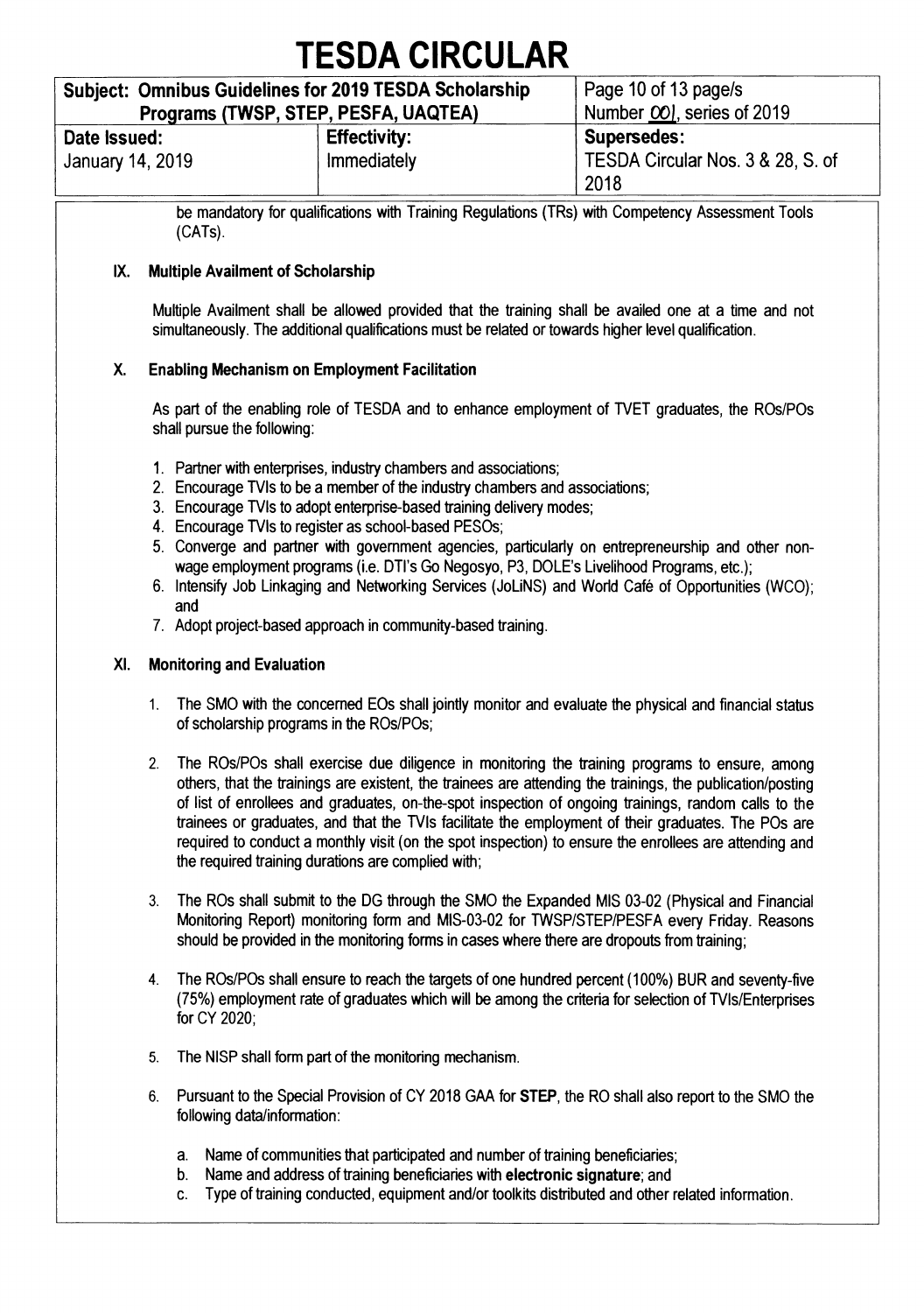| <b>Subject: Omnibus Guidelines for 2019 TESDA Scholarship</b><br>Programs (TWSP, STEP, PESFA, UAQTEA) |                                    | Page 11 of 13 page/s<br>Number 00, series of 2019               |
|-------------------------------------------------------------------------------------------------------|------------------------------------|-----------------------------------------------------------------|
| Date Issued:<br>January 14, 2019                                                                      | <b>Effectivity:</b><br>Immediately | <b>Supersedes:</b><br>TESDA Circular Nos. 3 & 28, S. of<br>2018 |

**The Labor Market Information Division-Planning Office (LMID-PO), Central Office shall be responsible for the posting of the said data/information:** 

- **7. The implementing TVI/Enterprise shall submit the Terminal Report within fifteen (15) calendar days at the end of the training period for evaluation of the POs/ROs and CO. Thereafter, the PA/Enterprise shall publish their List of Graduates in a newspaper of local circulation and/or in its website and social media account (Facebook Page) within thirty (30) calendar days after completion of the training programs;**
- **8. For the Diploma Programs, the TVI/Enterprise is required to monitor and submit the Monitoring Sheet for Diploma Programs to the RO/POs containing the following data:** 
	- **a. List of enrolled learners;**
	- **b. List of learners assessed and certified;**
	- **c. List of learners that exited the semester;**
	- **d. List of learners who proceeded to the next term;**
	- **e. List of learners who completed the PQF Level 5 (Diploma) Programs; and**
	- **f. List of learners who proceeded to higher education.**

#### **XII. Administrative and Financial Procedures**

**1. For the Central Office Allocation, a corresponding Sub-ARO and Notice of Transfer of Allocation (NTA) shall be released to ROs based on the approved QMs. The Regional Office Allocation shall be utilized first before the Central Office Allocation is downloaded.** 

#### **2. PESFA Budget Allocation**

**a. The 2019 PESFA budget allocation is based on the annual Php200 Million budget for PESFA which is incorporated already in the regional budget as provided in the FY 2019 General**  Appropriations Act (GAA).

#### **3. Payment of Training and/or Entrepreneurship Costs:**

- **a. One Hundred Percent (100%) of the total training and/or entrepreneurship costs shall be paid upon completion of the training programs, subject to the submission of the following documents:** 
	- **i. Billing Statements;**
	- **ii. Trainees' Profiles encoded in the T2MIS;**
	- **iii. Daily Attendance Sheet (for the duration of the training); and**
	- **iv. TESDA copy of the SGCs duly signed by the concerned officials and beneficiaries.**

**In case the attendance of the trainee/learner reaches above fifty percent (50%) of the training duration, then the TVI/Enterprise shall be paid on a pro-rated basis based on the actual attendance of the trainee/learner. In the event that the attendance of the trainee/learner did not reach fifty percent (50%), then the TVI/Enterprise shall not be entitled to any payment. Reports in this regard shall be submitted to the POs/ROs and Central Office.** 

**Payments should be done on the basis of the attendance to the training of the beneficiaries clearly showing that the actual training was conducted by the NI/Enterprise concerned and that the beneficiaries named in the attendance sheet actually attended the said training.**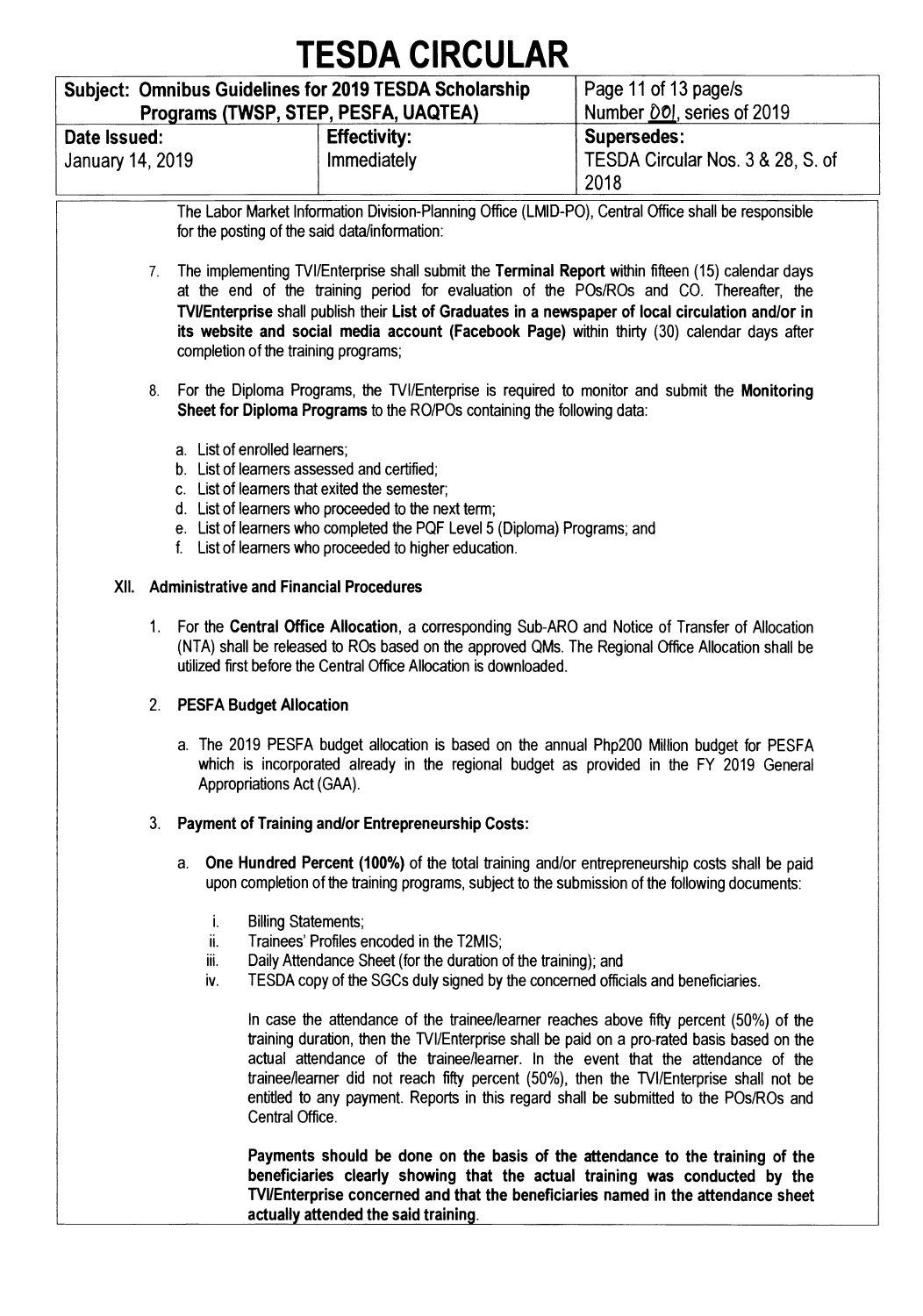|                                  | TEJUA VIRUULAR                                                                                 |                                                                 |
|----------------------------------|------------------------------------------------------------------------------------------------|-----------------------------------------------------------------|
|                                  | Subject: Omnibus Guidelines for 2019 TESDA Scholarship<br>Programs (TWSP, STEP, PESFA, UAQTEA) | Page 12 of 13 page/s<br>Number $[00]$ , series of 2019          |
| Date Issued:<br>January 14, 2019 | <b>Effectivity:</b><br>Immediately                                                             | <b>Supersedes:</b><br>TESDA Circular Nos. 3 & 28, S. of<br>2018 |
|                                  | <b>Payment of Accessment Cost:</b>                                                             |                                                                 |

#### **4. Payment of Assessment Cost:**

- **a. The Assessment Centers/TVIs/Enterprises shall submit the corresponding Billing Statements immediately after the conduct of the assessment. The Assessment Cost shall be paid upon submission of the following supporting documents:** 
	- **i. Billing statement; and**
	- **ii. Certified true copy of the RWAC stamped "received" by the POs.**

#### **5. Payment of Training Support Fund and funds for trainee's school uniform, laboratory outfit, and dormitory:**

**a. The payment of TSF and funds for trainee's school uniform, laboratory outfit, and dormitory expenses shall be released by the concerned POs directly to the scholars (or his/her representative/s authorized under a Special Power of Attorney executed by the scholars) as authorized by law and other issuances and subject to availability of funds.** 

#### **6. Payment of Book Allowance**

- **6.1. The payment of book allowance shall be paid by the concerned POs directly to the scholars (or his/her representative/s authorized under a Special Power of Attorney executed by the scholars) through any of the following modes of payment:** 
	- **a. Issuance of checks directly to the scholars;**
	- **b. Advice to Debit Account (ADA); or**
	- **c. Cash payment through the Designated Disbursing Officer.**

**The peculiarities of the area must be taken into consideration in choosing the mode and the schedule of payment for book allowance.** 

- **7. The technical specifications of starter toolkits shall be standardized at the National Level;**
- **8. The ROs/POs shall release the starter toolkits to the scholars. Acceptance/Receipt by the trainee or his/her representative/s authorized under a Special Power of Attorney executed by the scholars shall be supported by an Acknowledgment Receipt (Annex F) duly noted by the concerned Provincial Director; and**
- **9. The Administrative Cost shall be used for mobilization and other-related administrative expenses in the implementation of the scholarship programs.**

#### **XIII. Violations and Sanctions**

**Sanctions shall be imposed for violation of these guidelines in accordance with the provision of the UTPRAS as amended.** 

**Subject to due process of law, the abovementioned violations shall also be a ground for the filing of appropriate charges for Falsification and Swindling (Estafa) under the Revised Penal Code, and other relevant special laws by the proper aggrieved party. A committee shall be created for this purpose.** 

**TESDA personnel who will be proven to have taken part in violating these guidelines shall be subject to proper disciplinary action in accordance with the 2017 Rules on Administrative Cases in the Civil Service (RACCs).**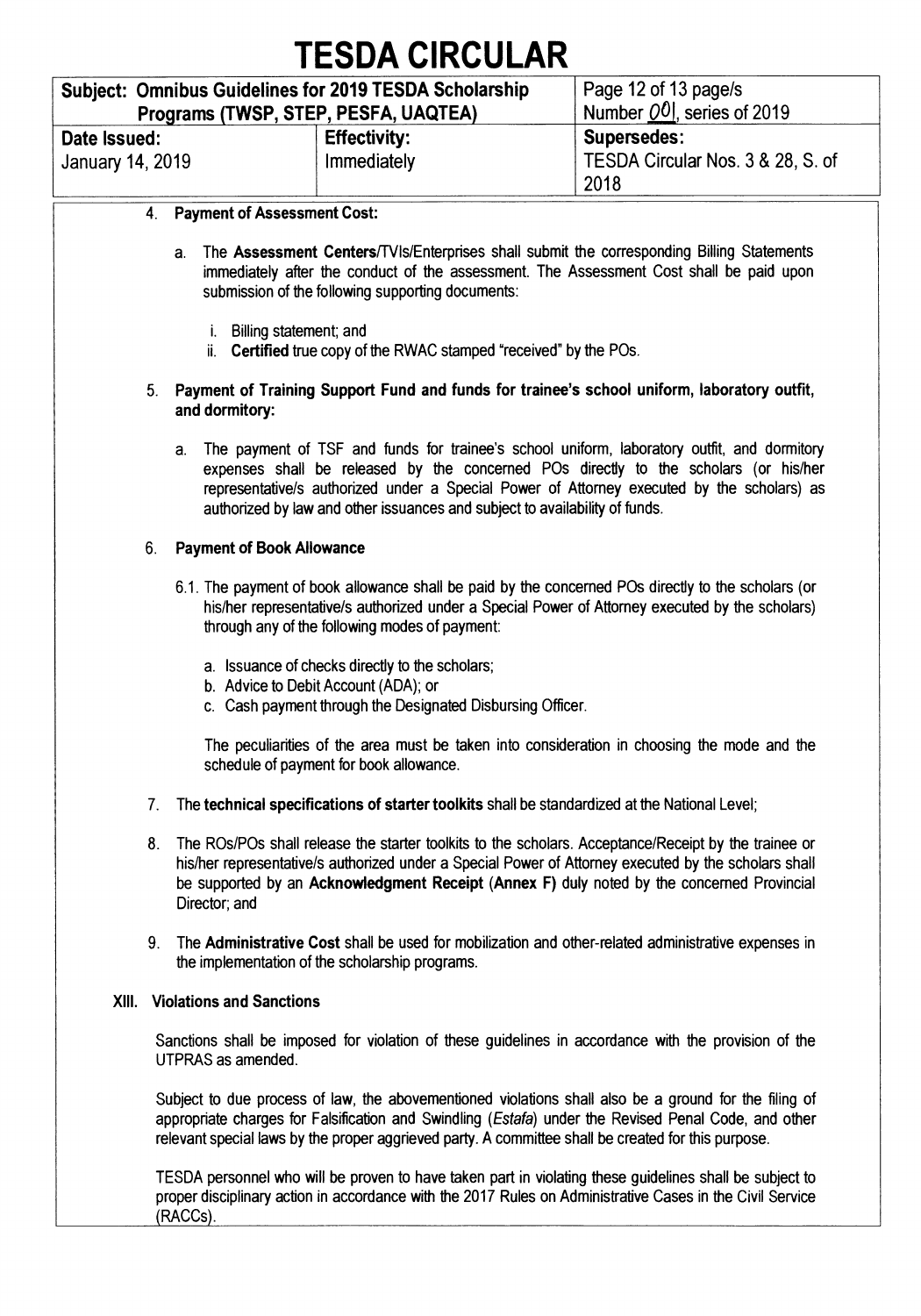| <b>Subject: Omnibus Guidelines for 2019 TESDA Scholarship</b> | Page 13 of 13 page/s               |                                                                 |
|---------------------------------------------------------------|------------------------------------|-----------------------------------------------------------------|
| Programs (TWSP, STEP, PESFA, UAQTEA)                          | Number (X), series of 2019         |                                                                 |
| Date Issued:<br>January 14, 2019                              | <b>Effectivity:</b><br>Immediately | <b>Supersedes:</b><br>TESDA Circular Nos. 3 & 28, S. of<br>2018 |

### **XIV. Separability Clause**

**If, for any reason, any part or provision of these guidelines is declared invalid or unconstitutional, any part or provision not affected thereby shall remain in full force and effect.** 

**This Circular takes effect as indicated and shall supersede all issuances inconsistent herewith.** 

**<sup>j</sup>i***-----* 

**7 — SEC. ISI6R0 S. LAPERA, Ph.D., CSEE Director General**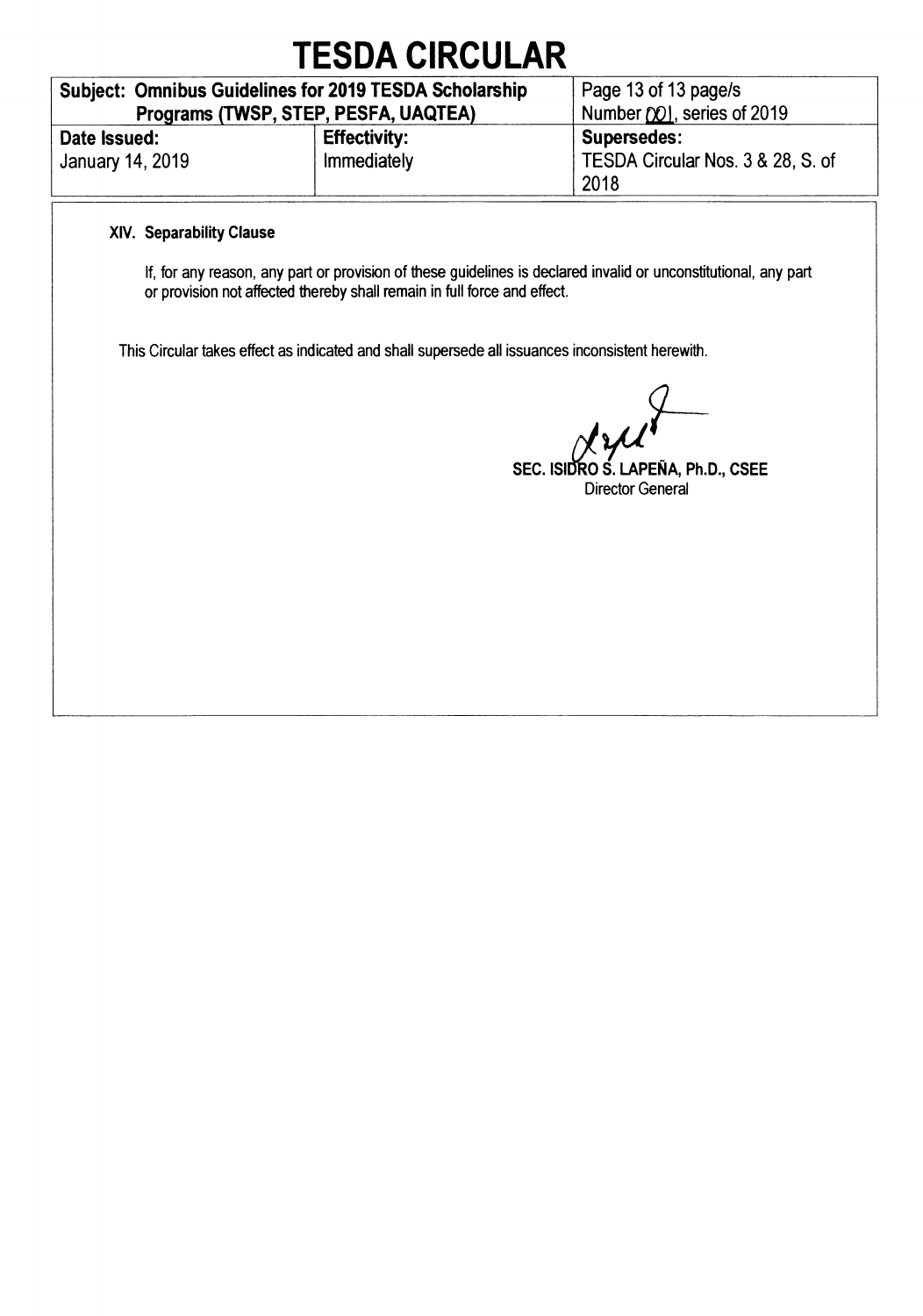### **Technical Education and Skills Development Authority Scholarship Allocation Plan (SAP) TESDA (PROVINCIAL OFFICE) TVI's ABSORPTIVE CAPACITY INVENTORY**

**Name of TVI** : **1980 • 2008** • 2008 • 2019 • 2019 • 2019 • 2019 • 2019 • 2019 • 2019 • 2019 • 2019 • 2019 • 2019 • 2019 • 2019 • 2019 • 2019 • 2019 • 2019 • 2019 • 2019 • 2019 • 2019 • 2019 • 2019 • 2019 • 2019 • 2019 • 2

|               |                         | Program                      |                    |     | Name of                   |                                                       |                             |                                                |                                         | Technical/                |                                        |          | Full Absorptive Capacity for 2018                   |       |     |            |                                                          |          | PERFORMANCE INDICATORS<br>(Latest or Next Available) |     |           |                           |                   |                               |
|---------------|-------------------------|------------------------------|--------------------|-----|---------------------------|-------------------------------------------------------|-----------------------------|------------------------------------------------|-----------------------------------------|---------------------------|----------------------------------------|----------|-----------------------------------------------------|-------|-----|------------|----------------------------------------------------------|----------|------------------------------------------------------|-----|-----------|---------------------------|-------------------|-------------------------------|
| Sector        | Qualification<br>Titles | Registrati<br>on<br>Category | <b>CTPR</b><br>No. |     | Date<br><b>Registered</b> | Trainer in the   Name/s of<br>Program<br>Registration | Existing<br><b>Trainers</b> | NTTC for WTR<br>Programs/TMC<br>Number for NTR | Validity of<br>Trainer's<br>Certificate | <b>Compliance Audit</b>   |                                        |          | Actual Absorptive<br>Total<br>Capacity<br>Number of |       |     |            | Indicative Schedule of<br><b>Training and Assessment</b> |          | <b>UTILIZATION</b>                                   |     | Graduates |                           | <b>EMPLOYMENT</b> | <b>Status</b><br>of<br>JoLiNS |
|               |                         | (WTR/NTR)                    |                    |     | Application               |                                                       | Programs                    |                                                | <b>Status</b>                           | Date of<br><b>Last CA</b> | No. of Full<br>Time<br><b>Trainers</b> | Workshop | <b>TRAINING</b><br><b>SEATS</b>                     | Start | End | Assessment | No. of<br><b>Slots</b><br>Received                       | Enrolled | <b>Utilization</b><br>Rate                           |     | Employed  | <b>Employment</b><br>Rate |                   |                               |
| $\frac{a}{a}$ | $\overline{b}$          | (c)                          | (d)                | (e) | (1)                       | $\left( q\right)$                                     | (h)                         | $^{\prime}$                                    | (1)                                     | (k)                       | (1)                                    | (m)      | (0)                                                 | (p)   | (9) | (1)        | (s)                                                      | (1)      | (u)                                                  | (v) | ( w )     | (x)                       | (x)               |                               |
|               |                         |                              |                    |     |                           |                                                       |                             |                                                |                                         |                           |                                        |          |                                                     |       |     |            |                                                          |          |                                                      |     |           |                           |                   |                               |
|               |                         |                              |                    |     |                           |                                                       |                             |                                                |                                         |                           |                                        |          |                                                     |       |     |            |                                                          |          |                                                      |     |           |                           |                   |                               |
|               |                         |                              |                    |     |                           |                                                       |                             |                                                |                                         |                           |                                        |          |                                                     |       |     |            |                                                          |          |                                                      |     |           |                           |                   |                               |
|               |                         |                              |                    |     |                           |                                                       |                             |                                                |                                         |                           |                                        |          |                                                     |       |     |            |                                                          |          |                                                      |     |           |                           |                   |                               |
|               |                         |                              |                    |     |                           |                                                       |                             |                                                |                                         |                           |                                        |          |                                                     |       |     |            |                                                          |          |                                                      |     |           |                           |                   |                               |
|               |                         |                              |                    |     |                           |                                                       |                             |                                                |                                         |                           |                                        |          |                                                     |       |     |            |                                                          |          |                                                      |     |           |                           |                   |                               |
|               |                         |                              |                    |     |                           |                                                       |                             |                                                |                                         |                           |                                        |          |                                                     |       |     |            |                                                          |          |                                                      |     |           |                           |                   |                               |
|               |                         |                              |                    |     |                           |                                                       |                             |                                                |                                         |                           |                                        |          |                                                     |       |     |            |                                                          |          |                                                      |     |           |                           |                   |                               |
|               |                         |                              |                    |     |                           |                                                       |                             |                                                |                                         |                           |                                        |          |                                                     |       |     |            |                                                          |          |                                                      |     |           |                           |                   |                               |
|               |                         |                              |                    |     |                           |                                                       |                             |                                                |                                         |                           |                                        |          |                                                     |       |     |            |                                                          |          |                                                      |     |           |                           |                   |                               |
|               |                         |                              |                    |     |                           |                                                       |                             |                                                |                                         |                           |                                        |          |                                                     |       |     |            |                                                          |          |                                                      |     |           |                           |                   |                               |
|               |                         |                              |                    |     |                           |                                                       |                             |                                                |                                         |                           |                                        |          |                                                     |       |     |            |                                                          |          |                                                      |     |           |                           |                   |                               |

Prepared by:

Submitted by:

Reviewed by:

Certified by:

TVI UTPRAS Focal Person

TVI Administrator/President

TESDA PO Scholarship Focal

**Provincial Director** 

Date:

Date:

Date: **Date:** 

Date: 2008

**Annex A**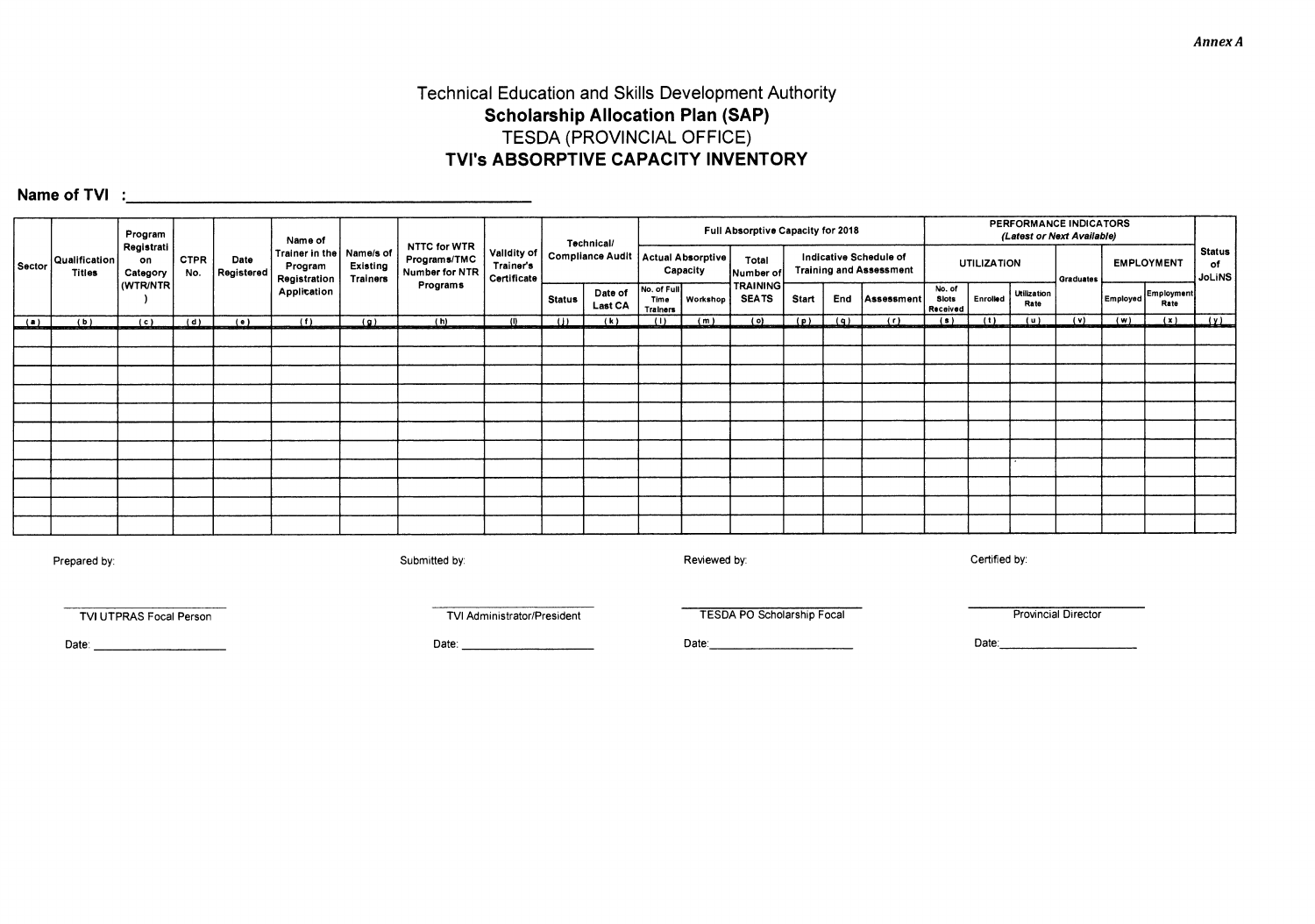#### Technical Education and Skills Development Authority TESDA (Regional Office) **Regional/Provincial Scholarship Allocation Plan (R/PSAP)**

| Province | <b>Sector</b>          | <b>TVET Qualifications or</b><br>Programs | No. of<br>Scholarship<br><b>Slots</b> | <b>Training Cost</b> | Assessment<br>Cost | Per Capita<br>Cost (PCC) | Total<br><b>Scholarship Cost</b> | $\cdot$ %<br>Proportional<br>Weight per | No. of Qualified<br><b>TVET Providers</b> |            |
|----------|------------------------|-------------------------------------------|---------------------------------------|----------------------|--------------------|--------------------------|----------------------------------|-----------------------------------------|-------------------------------------------|------------|
|          |                        |                                           |                                       |                      |                    |                          |                                  | Quafication                             | <b>WTR</b>                                | <b>NTR</b> |
| (a)      | (b)                    | (c)                                       | (d)                                   | (e)                  | (f)                | $(f= d+e)$               | $(g=f^*c)$                       | (h)                                     | (i)                                       | $\bf{0}$   |
|          | Tourism                | Barista NC II                             | 150                                   | 5.000.00             | 735.00             | 5.735.00                 | 860,250.00                       | 5.41%                                   |                                           |            |
|          | Tourism                | Bartending NC II                          | 200                                   | 5,000.00             | 800.00             | 5.800.00                 | 1.160.000.00                     | 7.21%                                   |                                           |            |
|          | Tourism                | Bread and Pastry Prod NC II               | 275                                   | 3,500.00             | 400.00             | 3.900.00                 | 1.072.500.00                     | 9.91%                                   |                                           |            |
|          | Tourism                | Cookery NC II                             | 300                                   | 8,000.00             | 1.300.00           | 9.300.00                 | 2.790,000.00                     | 10.81%                                  |                                           |            |
|          | Tourism                | <b>FBS NC II</b>                          | 300                                   | 3,500.00             | 500.00             | 4.000.00                 | 1,200,000.00                     | 10.81%                                  |                                           |            |
|          | Subtotal:              |                                           | 1.225                                 |                      |                    |                          | 7,082,750.00                     | 44.14%                                  |                                           |            |
|          | General Infrastructure | Masonry NC II                             | 150                                   | 6,000.00             | 500.00             | 6,500.00                 | 975,000.00                       | 5.41%                                   |                                           |            |
|          | General Infrastructure | Carpentry NC II                           | 300                                   | 7,000.00             | 600.00             | 7.600.00                 | 2,280,000.00                     | 10.81%                                  |                                           |            |
|          | General Infrastructure | IEIM NC II                                | 400                                   | 5.000.00             | 1.250.00           | 6.250.00                 | 2.500.000.00                     | 14.41%                                  |                                           |            |
|          | Subtotal:              |                                           | 850                                   |                      |                    |                          | 5,755,000.00                     | 30.63%                                  |                                           |            |
|          | Agri-Fishery           | Agricultural Crops Prod NC II             | 250                                   | 10,000.00            | 500.00             | 10,500.00                | 2.625,000.00                     | 9.01%                                   |                                           |            |
|          | Agri-Fishery           | Organic Agri Prod NC II                   | 200                                   | 10,000.00            | 500.00             | 10,500.00                | 2,100,000.00                     | 7.21%                                   |                                           |            |
|          | Agri-Fishery           | Animal Prod NC II                         | 250                                   | 10.000.00            | 300.00             | 10,300.00                | 2.575.000.00                     | 9.01%                                   |                                           |            |
|          | Subtotal:              |                                           | 700                                   |                      |                    |                          | 7,300,000.00                     | 25.23%                                  |                                           |            |
|          | TOTAL:                 |                                           | 2.775                                 |                      |                    |                          | 20,137,750.00                    | 100%                                    |                                           |            |

Prepared by: Prepared by: Recommended by:

Provincial Director **Provincial Director** Provincial Director **Provincial Director** Provincial Director

**ROD Chief** 

**FASD Chief Provincial Director** Provincial Director Provincial Director Provincial Director Provincial Director

Endorsed by:  $\blacksquare$ 

**Regional Director Ceneral Accord Director General Accord Director General Accord Director General Accord Director General Accord Director General Accord Director General Accord Director General Accord Director General Acc**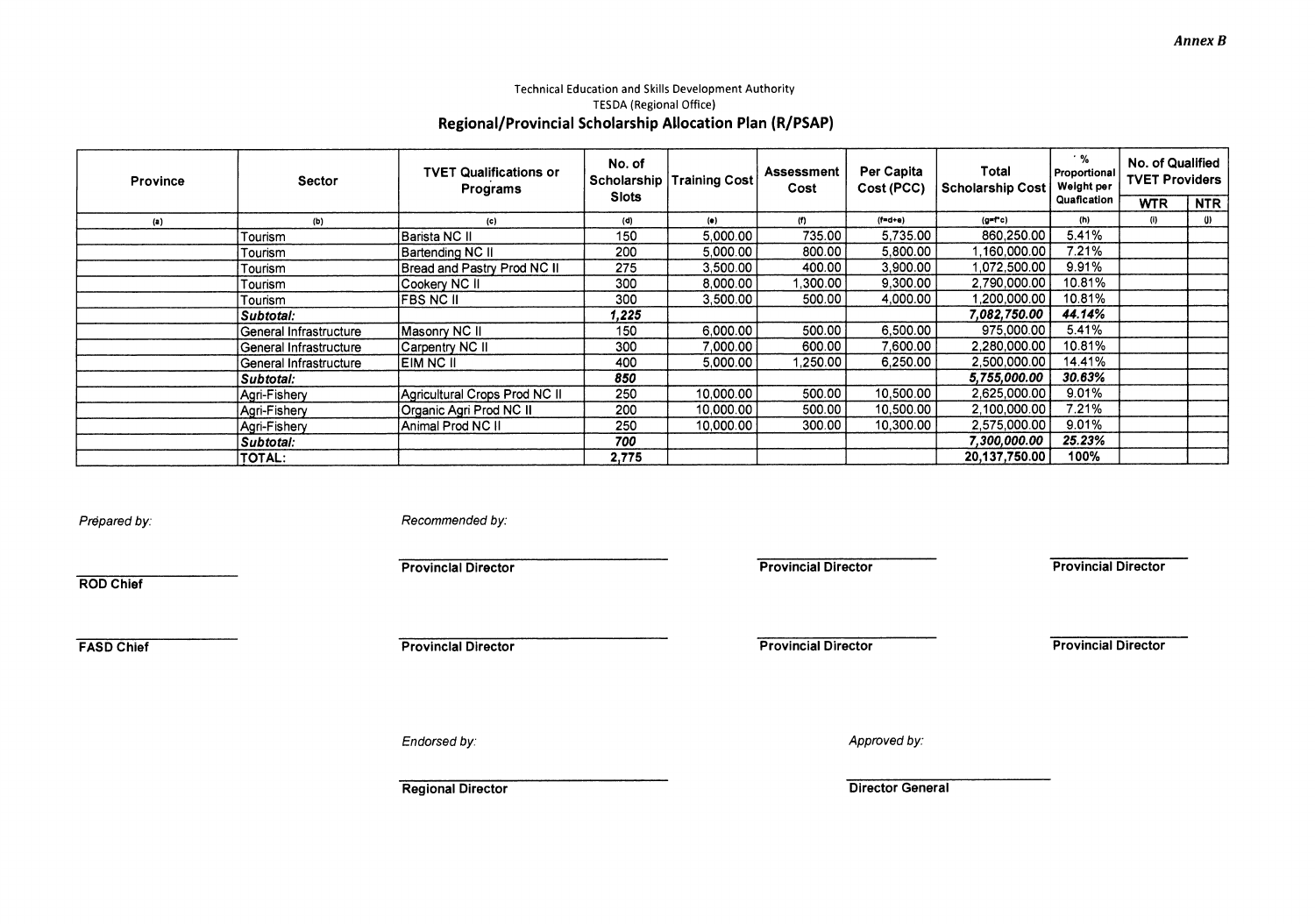#### **Technical Education and Skills Development Authority FY 2019 Training for Work Scholarship Program (TWSP) QUALIFICATION MAP (QM)**

| Region                        |                      | (to be filled out by SMO using the prescribed |
|-------------------------------|----------------------|-----------------------------------------------|
| <b>Province/District</b>      |                      | Coding System for Approved QM)                |
| Name of TVI                   |                      |                                               |
| <b>TVI's Complete Address</b> |                      |                                               |
| TVI's Landline                | TVI's Cellphone No.: | <b>TVI's Email Address:</b>                   |

**QM Number.: Ex.: TWSP-QM-2019-0128-0001** 

**QM Qualification Code Qualification Title/ Cluster of Competency CTPR No. Name of Programs/TMC for Trainer NTTC for WTR NTR Programs Number No. of Slots (per Batch) Indicative Date of Training & Assessment (per Batch) COSTING COSTING COSTING COSTING COSTING AMOUNT • Remarks Start End Date of Assessment Training Cost (PhP) Training Support Fund (PhP) Assessment Fee (PhP) Per Capita Cost (PhP) Total Training Cost (PhP) Total Training Support Fund (PhP) Total Assessment Fee (PhP) Total Amount (PhP) , (1) (2) ( 3) (4) (5) (6) (7) (8)** (9) (10) (11) **(12) (13) (14=10.6) (15=11\*6) (16=12\*6)** (17=14.15.16) **(18) 0001-1 - 0001-2 - 0001-3 - 0001-4 - 0001-5 - TOTAL:** 

Submitted by: example and the state of the state of the state of the state of the state of the state of the state of the state of the state of the state of the state of the state of the state of the state of the state of t

**School Administrator Provincial Director Regional Director Regional Director Provincial Director Regional Director Regional Director Ceneral <b>Provincial Director Regional Director** Regional Director **Provincial Director** 

Date: Date: Date: Date:

*Annex C* 

 $\bullet$  $\sim$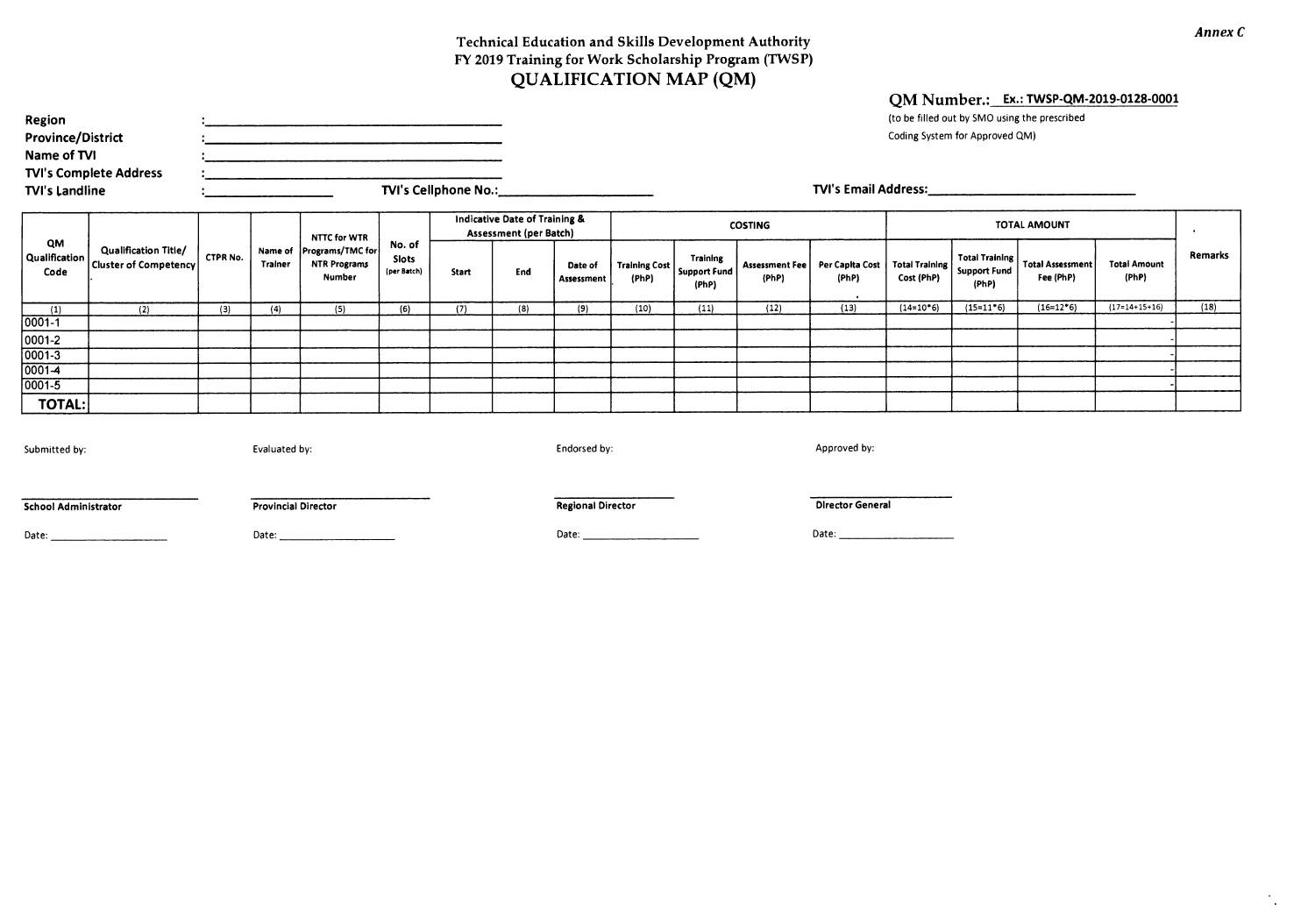#### **Technical Education and Skills Development Authority FY 2019 Special Training for Employment Program (STEP) QUALIFICATION MAP (QM)**

**(to be** filled out by SMO using the prescribed **Region: Province/District:**  Coding System for Approved QM) **Name of TVI: TVI's Complete Address: TVI's Landline: TVI's Cellphone No.: TVI's Email Address: Indicative Date of Training & NTTC for COSTING . TOTAL AMOUNT Assessment (per Batch) WTR Qualification QM Programs/**  No. **of Total Total** 

| QM<br>Qualification<br>Code | Qualification<br>Title/<br>Cluster of<br>Competency | <b>CTPR No.</b> | Name of<br>Trainer | .<br>Programs/<br>TMC for<br><b>NTR</b><br>Programs<br>Number | No. of<br><b>Slots</b><br>(per Batch) | Start | End | Date of<br>Assessmen | Training<br>Cost<br>(PhP) | <b>Training</b><br>Support<br>Fund<br>(PhP) | <b>Entre</b><br>  preneurshi<br>p Fee<br>(PhP) | Assessment<br>Fee<br>(PhP) | Per Capita Cost<br>(PhP)                                           | Total<br><b>Training</b><br>Cost (PhP) | Total<br><b>Training</b><br>Support<br>Fund<br>(PhP) | Total<br>Entre-<br>  preneurshi   Assessmen<br>p Fee<br>(PhP) | Total<br>$ $ t Fee (PhP) | <b>Total Amount</b><br>(PhP) | Remarks |
|-----------------------------|-----------------------------------------------------|-----------------|--------------------|---------------------------------------------------------------|---------------------------------------|-------|-----|----------------------|---------------------------|---------------------------------------------|------------------------------------------------|----------------------------|--------------------------------------------------------------------|----------------------------------------|------------------------------------------------------|---------------------------------------------------------------|--------------------------|------------------------------|---------|
| (1)                         | (2)                                                 | (3)             | (4)                | (5)                                                           | (6)                                   | (7)   | (8) | (9)                  | (10)                      | (11)                                        | (12)                                           | (13)                       | $(14=10+11+12+13)$ $(15=10*6)$ $(16=11*6)$ $(17=13*6)$ $(18=14*6)$ |                                        |                                                      |                                                               |                          | $(19=15+16+17+18)$           | (20)    |
| 0001-1                      |                                                     |                 |                    |                                                               |                                       |       |     |                      |                           |                                             |                                                |                            |                                                                    |                                        |                                                      |                                                               |                          |                              |         |
| $0001 - 2$                  |                                                     |                 |                    |                                                               |                                       |       |     |                      |                           |                                             |                                                |                            |                                                                    |                                        |                                                      |                                                               |                          |                              |         |
| $0001 - 3$                  |                                                     |                 |                    |                                                               |                                       |       |     |                      |                           |                                             |                                                |                            |                                                                    |                                        |                                                      |                                                               |                          |                              |         |
| $0001 - 4$                  |                                                     |                 |                    |                                                               |                                       |       |     |                      |                           |                                             |                                                |                            |                                                                    |                                        |                                                      |                                                               |                          |                              |         |
| $0001 - 5$                  |                                                     |                 |                    |                                                               |                                       |       |     |                      |                           |                                             |                                                |                            |                                                                    |                                        |                                                      |                                                               |                          |                              |         |
| TOTAL:                      |                                                     |                 |                    |                                                               |                                       |       |     |                      |                           |                                             |                                                |                            |                                                                    |                                        |                                                      |                                                               |                          |                              |         |
|                             |                                                     |                 |                    |                                                               |                                       |       |     |                      |                           |                                             |                                                |                            |                                                                    |                                        |                                                      |                                                               |                          |                              |         |

Submitted by: Evaluated by: Endorsed by: Approved by:

**School Administrator Christianus Christianus Provincial Director Christianus Christianus Christianus Christianus Provincial Director Christianus Christianus Christianus Christianus Provincial Director Christianus Christia** 

Date: Date: Date: Date:

**QM Number.: Ex.: STEP-QM-2019-0128-0001**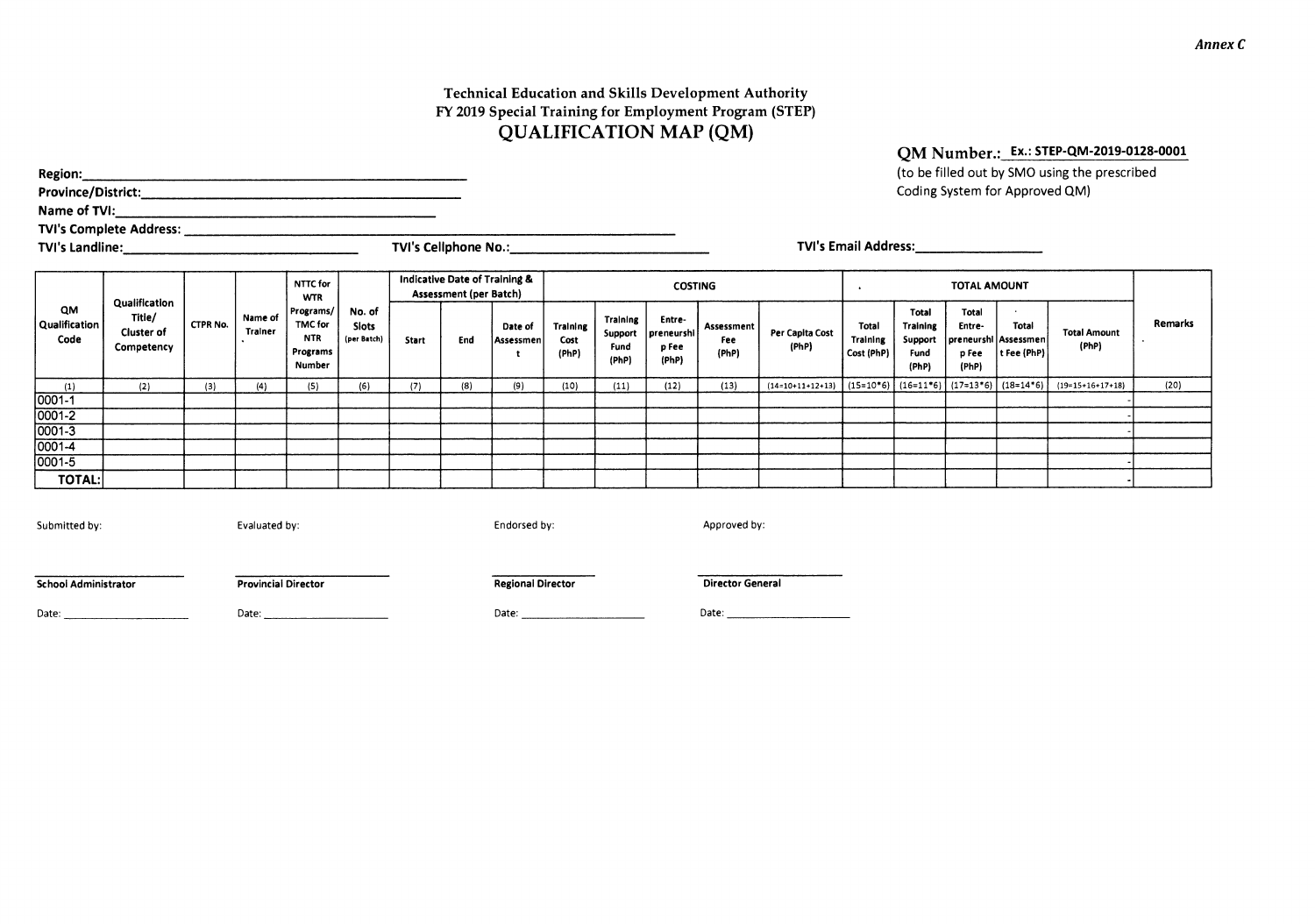#### **Technical Education and Skills Development Authority FY 2019 Private Education Student Financial Assistance (PESFA) QUALIFICATION MAP (QM)**

| Region:                        |                               |                 |                    |                                       |                      |                                                                |         |                           |                     |                                                                               |            |                 |                                                     |                  | (to be filled out by SMO using |                            |
|--------------------------------|-------------------------------|-----------------|--------------------|---------------------------------------|----------------------|----------------------------------------------------------------|---------|---------------------------|---------------------|-------------------------------------------------------------------------------|------------|-----------------|-----------------------------------------------------|------------------|--------------------------------|----------------------------|
| <b>Province/District:</b>      |                               |                 |                    |                                       |                      |                                                                |         |                           |                     |                                                                               |            |                 |                                                     |                  | Coding System for Approved     |                            |
| Name of TVI:                   |                               |                 |                    |                                       |                      |                                                                |         |                           |                     |                                                                               |            |                 |                                                     |                  |                                |                            |
| <b>TVI's Complete Address:</b> |                               |                 |                    |                                       |                      |                                                                |         |                           |                     |                                                                               |            |                 |                                                     |                  |                                |                            |
| <b>TVI's Landline:</b>         |                               |                 |                    |                                       |                      | <b>TVI's Cellphone No.:</b>                                    |         |                           |                     |                                                                               |            |                 | <b>TVI's Email Address:</b>                         |                  |                                |                            |
|                                |                               |                 |                    | <b>NTTC</b> for<br><b>WTR</b>         |                      | Indicative Date of Training &<br><b>Assessment (per Batch)</b> |         |                           |                     | <b>COSTING</b>                                                                |            |                 |                                                     |                  | <b>TOTAL AMOUNT</b>            |                            |
| QM<br>Qualification            | Qualification<br><b>Title</b> | <b>CTPR No.</b> | Name of<br>Trainer | Programs/<br>TMC for<br><b>A.M.M.</b> | No. of<br>Slots<br>. |                                                                | Date of | Training<br>$\sim$ $\sim$ | Training<br>Support | Book<br>$\bullet$ $\bullet$ $\bullet$ $\bullet$ $\bullet$ $\bullet$ $\bullet$ | Assessment | Per Capita Cost | Total<br><b>Contract Contract Contract Contract</b> | Tota<br>Training | <b>Total Book</b>              | Total<br>مستستندم والمتناف |

| <b>TVI's Landline:</b>      |                        |                 |                    | TVI's Cellphone No.:                                            |                                       |                                                                |     |                       |                                  | <b>TVI's Email Address:</b>                 |                                   |                            |                                |                                        |                                                      |                            |                                            |                              |         |
|-----------------------------|------------------------|-----------------|--------------------|-----------------------------------------------------------------|---------------------------------------|----------------------------------------------------------------|-----|-----------------------|----------------------------------|---------------------------------------------|-----------------------------------|----------------------------|--------------------------------|----------------------------------------|------------------------------------------------------|----------------------------|--------------------------------------------|------------------------------|---------|
|                             |                        |                 |                    | <b>NTTC</b> for<br><b>WTR</b>                                   |                                       | Indicative Date of Training &<br><b>Assessment (per Batch)</b> |     | <b>COSTING</b>        |                                  |                                             |                                   |                            |                                |                                        |                                                      |                            |                                            |                              |         |
| QM<br>Qualification<br>Code | Qualification<br>Title | <b>CTPR No.</b> | Name of<br>Trainer | Programs/<br>TMC for<br><b>NTR</b><br>Programs<br><b>Number</b> | No. of<br><b>Slots</b><br>(per Batch) | Start                                                          | End | Date of<br>Assessment | <b>Training</b><br>Cost<br>(PhP) | <b>Training</b><br>Support<br>Fund<br>(PhP) | <b>Book</b><br>Allowance<br>(PhP) | Assessment<br>Fee<br>(PhP) | Per Capita Cost<br>(PhP)       | Total<br><b>Training</b><br>Cost (PhP) | Total<br><b>Training</b><br>Support<br>Fund<br>(PhP) | <b>Total Book</b><br>(PhP) | Total<br>Allowance Assessment<br>Fee (PhP) | <b>Total Amount</b><br>(PhP) | Remarks |
| (1)                         | (2)                    | (3)             | (4)                | (5)                                                             | (6)                                   | (7)                                                            | (8) | (9)                   | (10)                             | (11)                                        | (12)                              | (13)                       | $(14=10+11+12+13)$ $(15=10*6)$ |                                        | $(16=11*6)$                                          | $(17=12*6)$                | $(18=13*6)$                                | $(19=15+16+17+18)$           | (20)    |
| 0001-1                      |                        |                 |                    |                                                                 |                                       |                                                                |     |                       |                                  |                                             |                                   |                            |                                |                                        |                                                      |                            |                                            |                              |         |
| 0001-2                      |                        |                 |                    |                                                                 |                                       |                                                                |     |                       |                                  |                                             |                                   |                            |                                |                                        |                                                      |                            |                                            |                              |         |
| $[0001 - 3]$                |                        |                 |                    |                                                                 |                                       |                                                                |     |                       |                                  |                                             |                                   |                            |                                |                                        |                                                      |                            |                                            |                              |         |
| 0001-4                      |                        |                 |                    |                                                                 |                                       |                                                                |     |                       |                                  |                                             |                                   |                            |                                |                                        |                                                      |                            |                                            |                              |         |
| $ 0001 - 5 $                |                        |                 |                    |                                                                 |                                       |                                                                |     |                       |                                  |                                             |                                   |                            |                                |                                        |                                                      |                            |                                            |                              |         |
| TOTAL:                      |                        |                 |                    |                                                                 |                                       |                                                                |     |                       |                                  |                                             |                                   |                            |                                |                                        |                                                      |                            |                                            |                              |         |

Submitted by: Evaluated by: Example by: Example by: Endorsed by: Approved by: Approved by:

**School Administrator Provincial Director Regional Director Regional Director Director General** 

Date: Date: Date: Date:

**QM Number.: Ex.: PESFA-QM-2019-0128-0001** 

ng the prescribed  $|QM\rangle$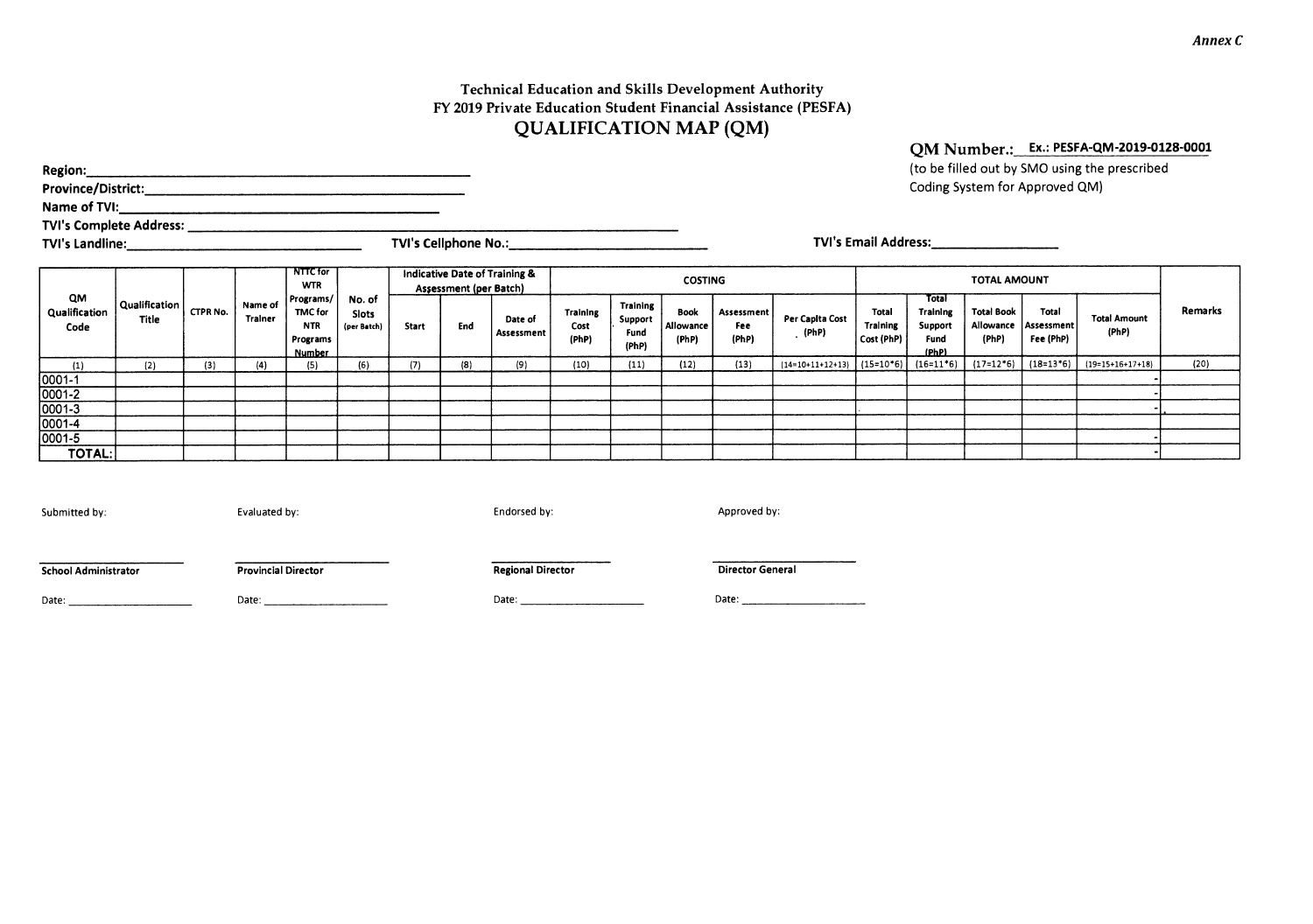#### **Technical Education and Skills Development Authority PQF Level V (Diploma Program) QUALIFICATION MAP (QM)**

### **QM Number.: PESFA-QM-2019-0128-0001**

(to be filled out by SMO using the prescribed Coding System for Approved QM)

**Region: Province/District:** 

**Name of TVI:** 

**TVI's Complete Address: TVI's Landline: TVI's Cellphone No.:** 

|                    | Title of                         |      |          |                                |       | <b>Assessment (per Batch)</b> | Indicative Date of Training & |                      |                                             |                                   |                                   |                                  | COSTING                               |                                                          |       |                                                                                                 |                                 |                                               |                                                       |                                  |                                   | TOTAL AMOUNT                          |                                                         |                                     |                                            |         |
|--------------------|----------------------------------|------|----------|--------------------------------|-------|-------------------------------|-------------------------------|----------------------|---------------------------------------------|-----------------------------------|-----------------------------------|----------------------------------|---------------------------------------|----------------------------------------------------------|-------|-------------------------------------------------------------------------------------------------|---------------------------------|-----------------------------------------------|-------------------------------------------------------|----------------------------------|-----------------------------------|---------------------------------------|---------------------------------------------------------|-------------------------------------|--------------------------------------------|---------|
| QM Diploma<br>Code | Recognized<br>Diploma<br>Program | Year | Semester | No. of<br>Slots<br>(per Batch) | Start | End                           | Date of<br><b>Assessment</b>  | Tuition Fee<br>(PhP) | <b>Training</b><br>Support<br>Fund<br>(PhP) | <b>Book</b><br>Allowance<br>(PhP) | <b>Assessment</b><br>Fee<br>(PhP) | end<br><b>Materials</b><br>(PhP) | Supplies   Workshop/<br>Fee:<br>(PhP) | Laboratory   Miscellaneous   Other Fees<br>Fees<br>(PhP) | (PhP) | Per Capita Cost<br>(PhP)                                                                        | Total<br>Training<br>Cost (PhP) | Total<br>Training<br>Support<br>Fund<br>(PhP) | <b>Total Book</b><br>Allowance   Assessmen  <br>(PhP) | Total<br>t Fee (PhP)   Materials | Total<br>Supplies<br>and<br>(PhP) | Total<br>Laboratory<br>Fee:<br>(IhhP) | Total<br>  Workshop/   Miscellaneous  <br>Fees<br>(PhP) | <b>Total Other</b><br>Fees<br>(PhP) | <b>Total Amount (PhP)</b>                  | Remarks |
| (1)                |                                  |      |          |                                | (6)   |                               |                               |                      |                                             | (11)                              | (12)                              | (13)                             | (14)                                  | (15)                                                     | (16)  | (17=9+10+11+12+13+14+15)   (18=9*5)   (19=10*5)   (20=11*5)   (21=12*5)   (22=13*5)   (23=14*5) |                                 |                                               |                                                       |                                  |                                   |                                       | $(24=15*5)$                                             |                                     | $(25=16*5)$ $(26=18+19+20+21+22+23+24+25)$ | (27)    |
| 0001-1             |                                  |      |          |                                |       |                               |                               |                      |                                             |                                   |                                   |                                  |                                       |                                                          |       |                                                                                                 |                                 |                                               |                                                       |                                  |                                   |                                       |                                                         |                                     |                                            |         |
| 0001-2             |                                  |      |          |                                |       |                               |                               |                      |                                             |                                   |                                   |                                  |                                       |                                                          |       |                                                                                                 |                                 |                                               |                                                       |                                  |                                   |                                       |                                                         |                                     |                                            |         |
| 0001-3             |                                  |      |          |                                |       |                               |                               |                      |                                             |                                   |                                   |                                  |                                       |                                                          |       |                                                                                                 |                                 |                                               |                                                       |                                  |                                   |                                       |                                                         |                                     |                                            |         |
| 0001-4             |                                  |      |          |                                |       |                               |                               |                      |                                             |                                   |                                   |                                  |                                       |                                                          |       |                                                                                                 |                                 |                                               |                                                       |                                  |                                   |                                       |                                                         |                                     |                                            |         |
| 0001-5             |                                  |      |          |                                |       |                               |                               |                      |                                             |                                   |                                   |                                  |                                       |                                                          |       |                                                                                                 |                                 |                                               |                                                       |                                  |                                   |                                       |                                                         |                                     |                                            |         |
| <b>TOTAL:</b>      |                                  |      |          |                                |       |                               |                               |                      |                                             |                                   |                                   |                                  |                                       |                                                          |       |                                                                                                 |                                 |                                               |                                                       |                                  |                                   |                                       |                                                         |                                     |                                            |         |

| Submitted by:               | Evaluated by:              | Endorsed by:             | Approved by:            |
|-----------------------------|----------------------------|--------------------------|-------------------------|
|                             |                            |                          |                         |
|                             |                            |                          |                         |
| <b>School Administrator</b> | <b>Provincial Director</b> | <b>Regional Director</b> | <b>Director General</b> |
|                             |                            |                          |                         |

**TVI's Email Address:**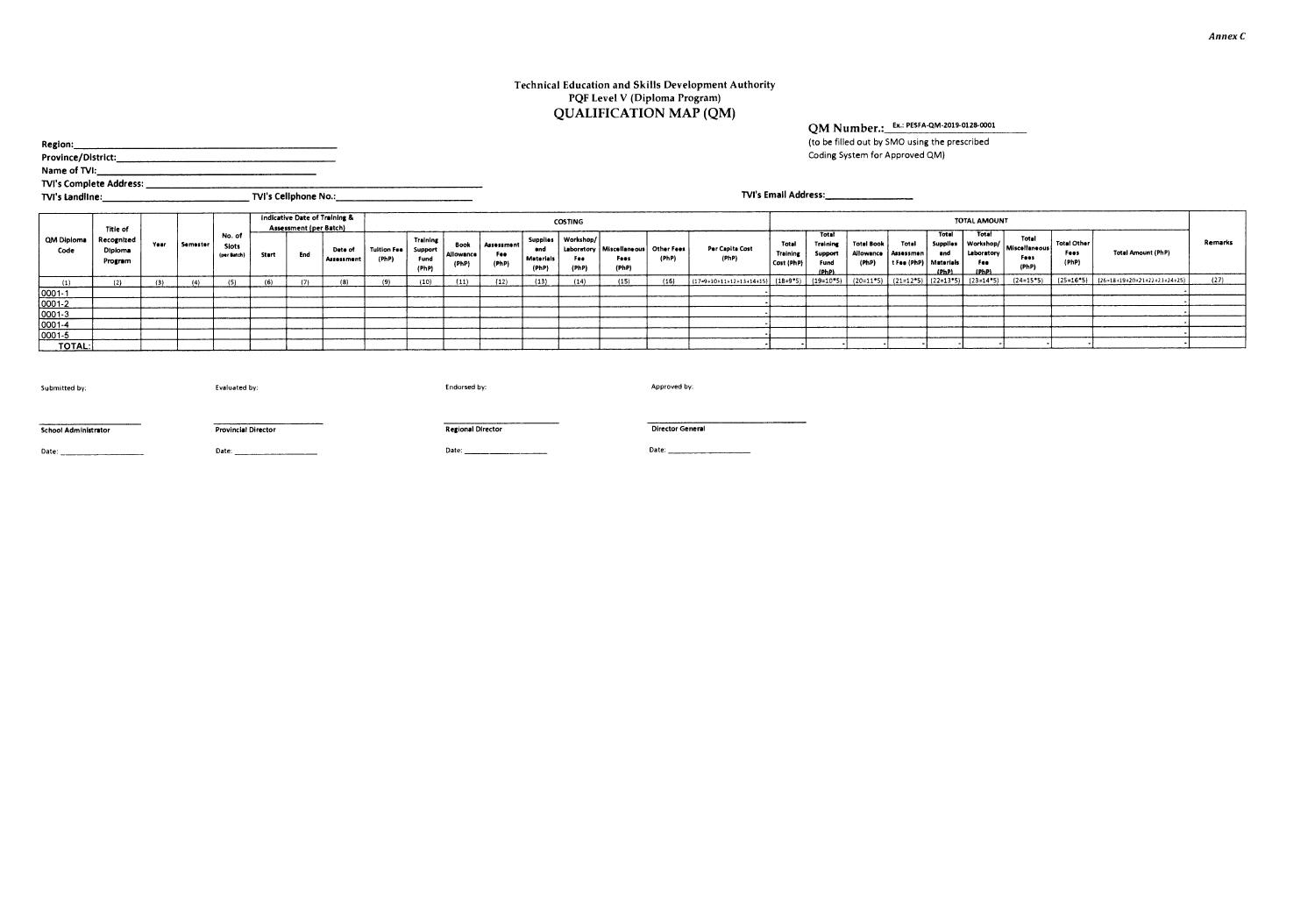#### **Coding System for Approved QMs**

|                                   |                         |                    | QM Qualification                   |                                      |                                         |                                                                    |
|-----------------------------------|-------------------------|--------------------|------------------------------------|--------------------------------------|-----------------------------------------|--------------------------------------------------------------------|
| $1st$ line                        | 2 <sup>nd</sup><br>line | $3rd$ line         | $4th$ line                         | $5th$ line                           | $6th$ line                              | Code per Approved<br>Qualification/Diploma<br>Program              |
| Type of<br>Scholarship<br>Program | QM                      | <b>Fiscal Year</b> | <b>TESDA</b><br>Regional<br>Office | <b>TESDA</b><br>Provincial<br>Office | Sequence<br>Number of<br>Approved<br>QM | QM Number + QM<br><b>Qualification Code:</b><br>Coding to be used: |
|                                   |                         |                    |                                    |                                      |                                         | 1 to 1000                                                          |

| QM Number:                    |                                        | TWSP-QM-2019-0128-0001                                                                        |                                 |
|-------------------------------|----------------------------------------|-----------------------------------------------------------------------------------------------|---------------------------------|
|                               | TWSP<br>QM<br>2019<br>01<br>28<br>0001 | -Scholarship Program<br>-Qualification Map<br>-Fiscal Year<br>-TESDA I<br>-TESDA Ilocos Norte | -Sequence Number of Approved QM |
| <b>QM Qualification Code:</b> |                                        | 0001-1                                                                                        |                                 |

0001 -Sequence Number of Approved QM 1 -QM Qualification Code

#### Note: **Each line is separated by a dash (-).**

The Regional and Provincial Codes shall be in accordance with the Unified Accounts Codes Structures (UACS) Manual (Annex D-1). In the absence of the Regional/Provincial Codes for some Regions/Provinces, the following codes shall be adopted:

| <b>TESDA NCR</b> | CaMaNaVA-01         |
|------------------|---------------------|
|                  | Manila-02           |
|                  | MuntiParLasTaPat-03 |
|                  | PaMaMaRiSan-04      |
|                  | PasMak-05           |
|                  | Quezon City-06      |
| <b>TESDA IX</b>  | Zamboanga City-73   |
|                  | Isabela City-07     |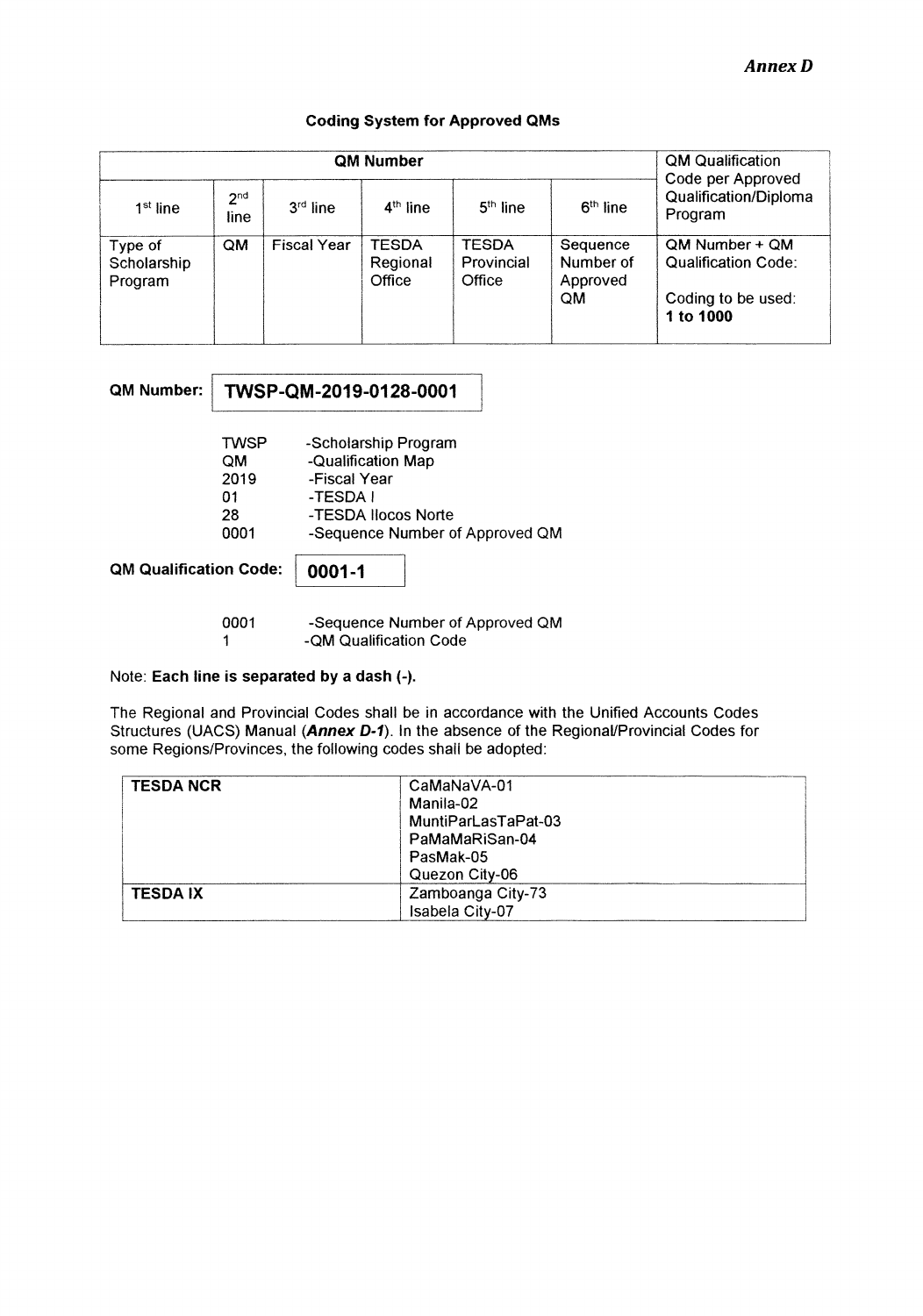#### REPUBLIC OF THE PHILIPPINES) (PLACE) S.S.

#### **AFFIDAVIT OF UNDERTAKING**

(Name) of (Name of the of the of the of the of the of the of the of the of the of the of the of the of the of the of the of the of the of the of the of the of the of the of the of the of the of the of the of the of the of  $\mathbf{l}$ TVI) with office address at (Address) and as authorized by our Board of Directors (Address) to execute this Undertaking, a copy of the Secretary's Certificate of which is herewith attached and after having been sworn into oath in accordance with the law do hereby depose and say, that in accordance with the **OMNIBUS GUIDELINES FOR 2019 TESDA SCHOLARSHIP PROGRAMS** embodied in TESDA Circular No. \_\_\_\_\_ Series of issued on  $\qquad \qquad$ , hereby undertakes, commits **and warrants** the following:

- 1. Promote the TWSP/STEP/PESFA/UAQTEA in enhancing the competitiveness and productivity of the workforce through skills training programs;
- 2. Ensure that each scholar shall undergo pre-qualification process in accordance with the industry pre-hiring requirements. All application forms should be properly and completely accomplished **with the latest Passport Size ID Photos of the Trainees duly attached;**
- 3. Notify the qualified scholarship grantees **of their acceptance and the actual training schedule;**
- 4. Ensure that scholars fully understand the provisions of their Commitment of Undertaking as stated in the Scholarship Grant Certificate;
- 5. Shall **not exact additional fees** from the scholars;
- 6. Conduct, in coordination with the Provincial Office, the **Training Induction Program before the conduct of any training;**
- 7. Submit to the Provincial Office (PO) the Actual Training Schedules, as to the specific dates and time, including "On the Job Trainings" held outside of the school premises within **FIVE (5) CALENDAR DAYS** after the start of training. Said training schedules as submitted shall be **final and can no longer be amended unless force majeure occurs.** In said case however, the adjusted training schedules shall be submitted immediately one day after the occurrence of such an event;
- 8. After the start of the Training Program, the Enrolment Report together with the name of their respective Trainers for each particular batch should be submitted to the Provincial Office within the maximum period of **twenty percent (20%)** of the training duration **(see attached schedule).**

Likewise, the Terminal Report shall be submitted within fifteen (15) days calendar days after the end of the training period;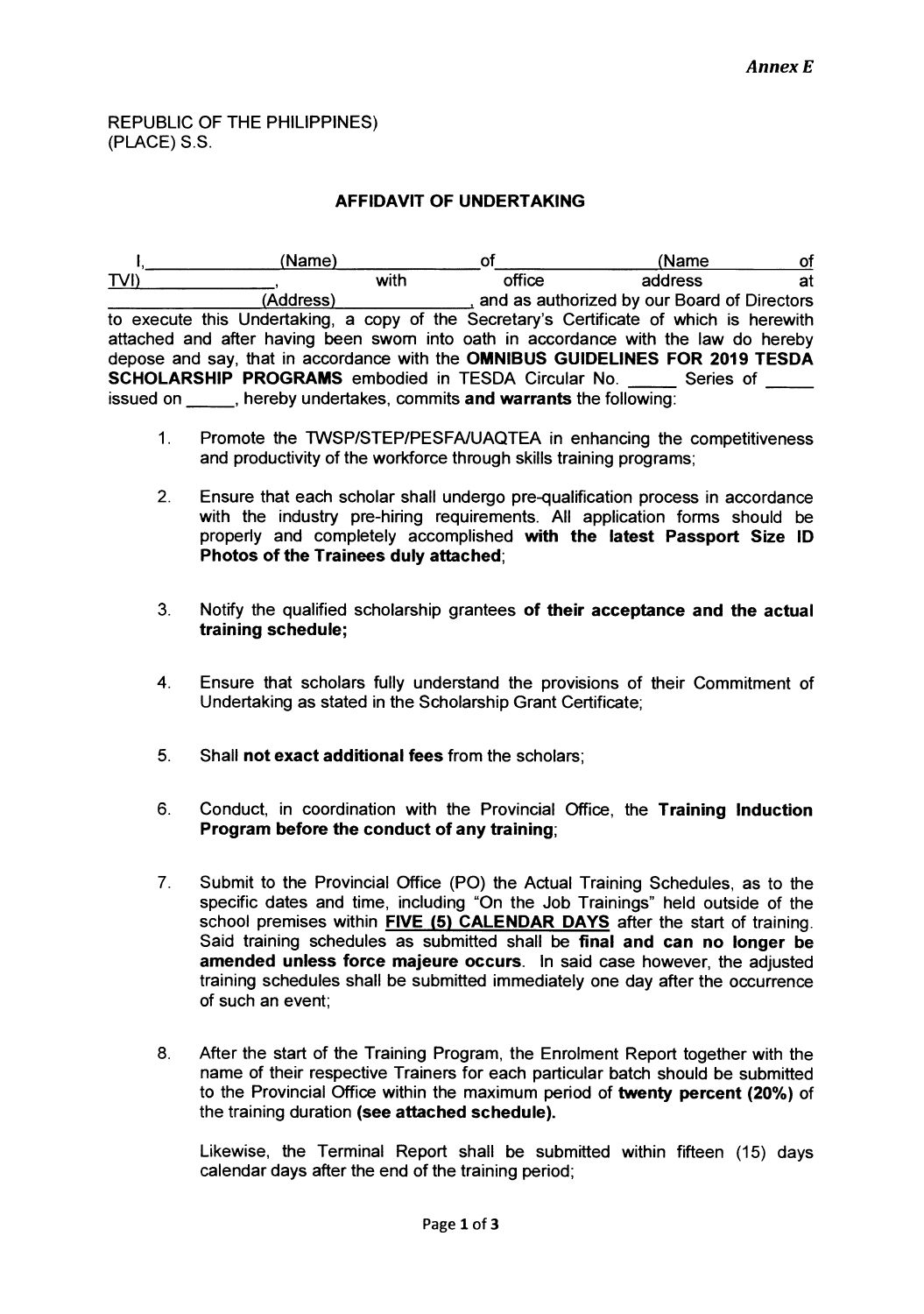- **9. Motivate and nurture the scholars to maintain one hundred percent (100%) completion of the training program.**
- **10. Exert effort to ensure a one hundred percent (100%) attendance of the trainees.**
- **11. Comply with the documentary requirements for payment of the training and/or entrepreneurship costs and the assessment fees based on the number of the scholars who have completed the training program, as evidenced by the submitted attendance sheet, duly signed by the scholars and their respective trainers.**
- **12. Immediately after the training, ensure that one hundred percent (100%) of the scholars shall undergo the mandatory Competency Assessment for Qualifications with Training Regulations (TR) with the corresponding Competency Assessment Tools (CATS), with accredited assessment centers and assessors for the successful graduates;**
- **13. Institutionalize a functional Job Linkaging and Networking Services (JoLiNS) a delivery platform to facilitate job hunting for TVET graduates and alumni by providing them services and information to land a job;**
- **14. Institutionalize effective monitoring system/database to establish reliable status reports such as but not limited to employment reports of the scholarsgraduates;**
- **15. Comply with the requirements of TESDA on absorptive capacity, seventy-five (75%) employment rate, and one hundred percent (100%) budget utilization rate;**
- **16. Ensure proper documentation of the training programs as to the conduct of training programs, attendance of trainees, and the publication/posting of list of graduates in local newspaper or website/Facebook Page,**
- **17. Allow TESDA Provincial Office reasonable time to conduct due diligence in the examination of the submitted billing documents and verification of at least twenty percent (20%) of the scholars through random audit, by conducting personal calls or private messaging, and if necessary, face to face interviews, before any payment is made;**
- **18. Provide TESDA and the Commission on Audit (COA) access to the WI in the conduct of on-the-spot random audits on the ongoing and completed TWSP/STEP/PESFA scholarship programs of the TVI. The subject of the inspection/audit are the TVI's compliance with TESDA's training regulations, TVET program registration, and guidelines of the scholarship programs, among others;**
- **19. Submit a comment and/or reply within seventy-two (72) hours from receipt of the findings of any spot audit, compliance audit or COA audit in observance of our constitutional right to due process;**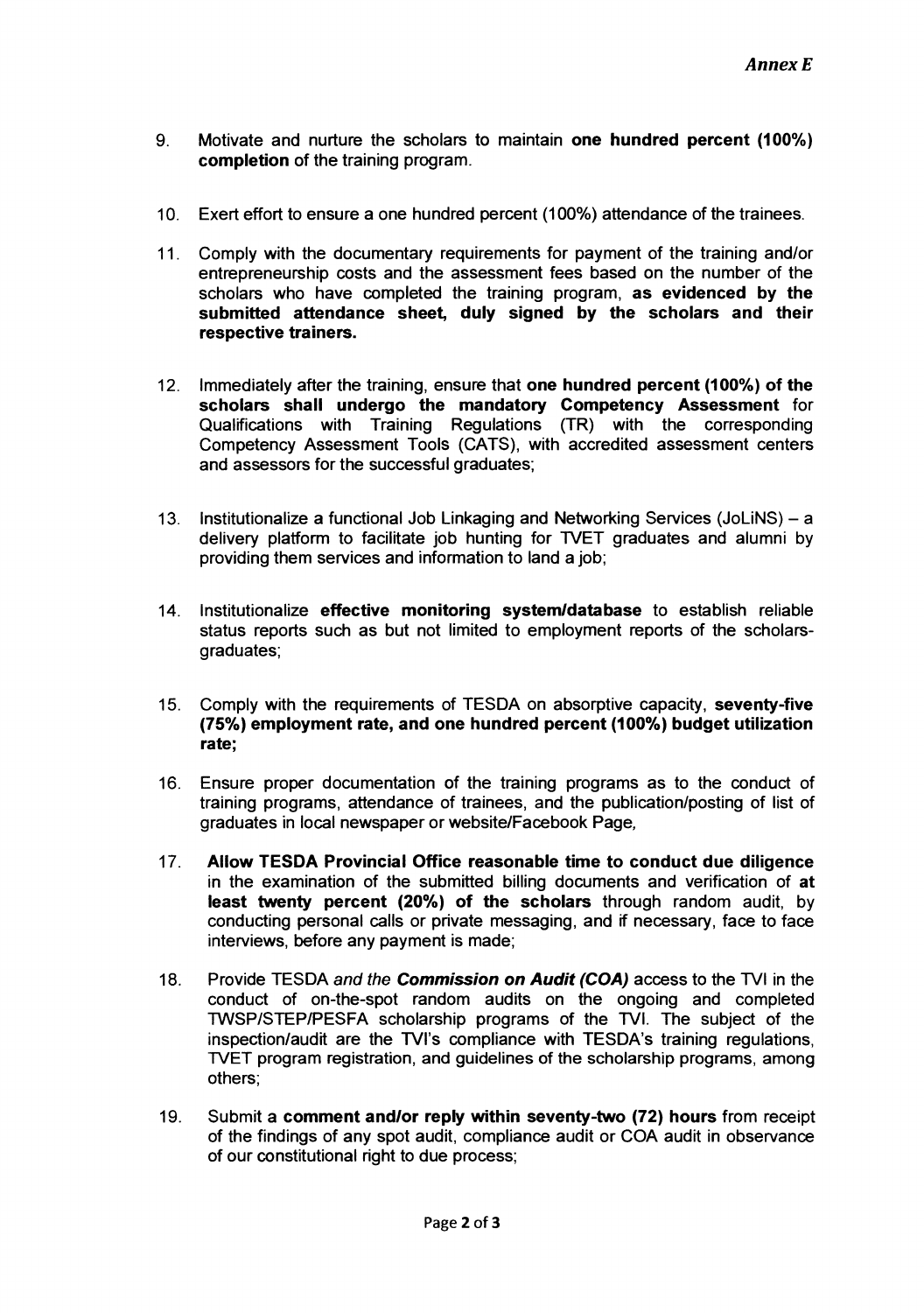#### **20. Submit all other documents as may be required by TESDA and/or the COA, within the stated period;**

- **21. Moreover, I also warrant the following:** 
	- a) that as of the date of the signing of this Affidavit of Undertaking, the TVI that I represent is a juridical person (specify for PESFA) duly organized and validly existing under the laws of the Philippines and it has all requisite legal power and authority to execute, deliver and implement this Undertaking, and that I have been authorized to sign the same for and on its behalf;
	- b) that the programs we implement are compliant based on technical audit report; that our TVI has valid Certificates of TVET Program Registration (CTPR) or Registration; has absorptive training capacity in terms of facilities, tools and equipment, and trainers, inclusive of existing/on-going scholarship programs with other government agencies and other funding organizations;
	- c) that our TVI has not been subjected to any unsettled final and executory Notice of Disallowance (ND) involving any scholarship program of TESDA and that it has not been involved in any case of unlawful exaction of fees and/or unlawful offering of any program within the jurisdiction of TESDA;
	- d) that all documents, most especially the billing documents that we have submitted to TESDA **are true and correct,** and that in the event of any findings of falsification, forgery and/or misrepresentation, then the TVI that I represent and I shall be **jointly and severally responsible** and liable for the same.
- **22. I fully understand that sanctions to our TVIs shall be based on current TWSP, STEP, PESFA, UAQTEA and UTPRAS guidelines.**

**NAME OF OFFICIAL** 

**President/Administrator Name of TVI** 

| <b>SUBSCRIBED</b> | AND SWORN TO                     | before me in |  | this                 |
|-------------------|----------------------------------|--------------|--|----------------------|
|                   | affiant exhibiting to me his/her |              |  | (Government ID) with |
| <b>ID</b> number  |                                  |              |  |                      |

| Doc. No.  |  |
|-----------|--|
| Page No.  |  |
| Book No.  |  |
| Series of |  |